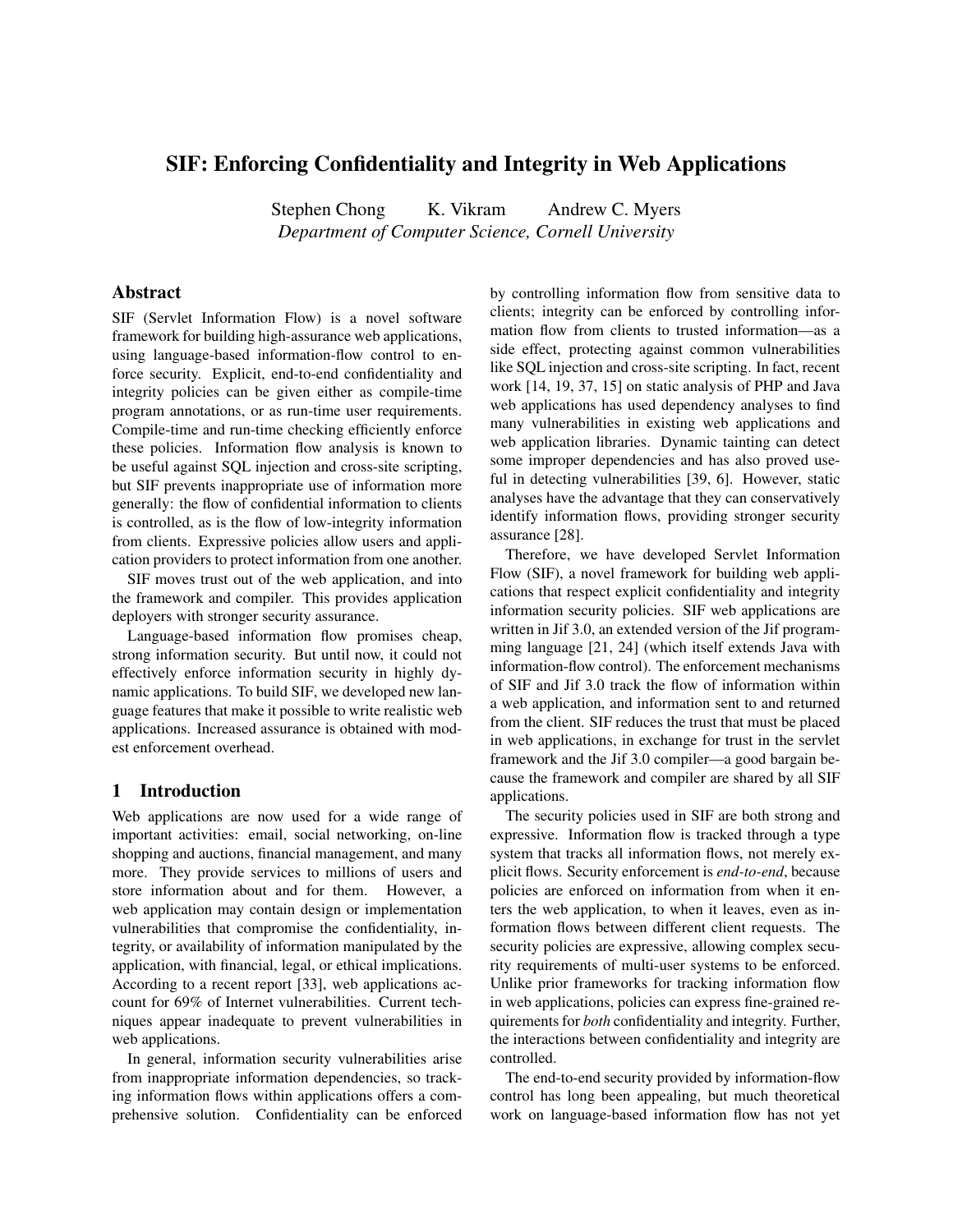been successfully put into practice. We have identified limitations of existing security-typed languages for reasoning about security in a dynamic external environment, and we have extended the Jif language with new features supporting these dynamic environments, resulting in a new version of the language, Jif 3.0.

Information-flow control mechanisms work by labeling information. In previous information flow mechanisms, the space of labels is essentially static. In earlier versions of Jif, for example, labels are expressed in terms of principals, but the set of principals is fixed at compile time. This is a serious limitation for web applications, which often add new users at run time. Jif 3.0 adds the ability for applications to create their own principals, dynamically extending the space of information labels. Moreover, Jif 3.0 allows applications to implement their own authentication and authorization mechanisms for these application-specific principals—a necessity given the diversity of authentication schemes needed by different applications. Jif 3.0 also improves Jif's ability to reason about dynamic security policies, allowing, for example, web application users to specify their own security requirements at run time and have them enforced by the information flow mechanisms. These new mechanisms create new information channels, but Jif 3.0 tracks these channels and prevents their misuse.

To explore the performance and usability of SIF, we developed two web applications with non-trivial security requirements: an email application specialized for crossdomain communication, and a multiuser shared calendar. Both applications add new principals and policies at run time, and both allow users to define their own information security policies, which are enforced by the same mechanisms used for compile-time policies.

In summary, this paper makes three significant contributions:

- It shows how to use language-based information flow to construct a practical framework for highassurance web applications, in which information flow is tracked to and from clients, and users can specify and reason about information security. To our knowledge, this is the first implemented web application framework to strongly enforce both confidentiality and integrity.
- It shows that application-defined mechanisms for access control and authentication, and a dynamically extensible space of labels, can be integrated securely with language-based information flow.
- It describes the experience using these new mechanisms to build realistic web applications.

The remainder of the paper is structured as follows. Section 2 gives an overview of the Servlet Information Flow framework, including some background on Jif. Section 3 introduces the new dynamic features in Jif 3.0, which enhance Jif's ability to express and enforce dynamic security requirements. Our experience with building web applications in SIF is described in Section 4. Section 5 covers related work, and Section 6 concludes.

# 2 Servlet Information Flow framework

SIF is built using the Java Servlet framework [7], but presents a higher-level interface to web applications. Through a combination of static and dynamic mechanisms, SIF ensures that web applications use data only in accordance with specified security policies, by tracking the flow of information in the server, and information sent to and from the client. Web applications in SIF are written entirely in Jif 3.0, an extended version of the *security-typed language* [36] Jif, in which types are annotated with information flow policies. Security policies are enforced on information as it flows through the system, giving stronger security assurance than ordinary (discretionary) access control.

In designing SIF, we faced two main challenges. The first was identifying information flows in web applications, including information that flows over multiple requests. For example, a request sent to a server by a user may contain information about the user's previous request and response. The second challenge was to restrict insecure information flows while providing sufficient flexibility to implement full-fledged web applications. The resulting framework is a principled approach to designing realistic, secure web applications.

SIF is implemented in about 4040 non-comment, nonblank lines of Java code. An additional 960 lines of Jif code provide signatures for the Java classes that web applications interact with. Jif signatures provide security annotations for Java classes, and expose only a subset of the actual methods and fields to clients. SIF web applications are compiled against the Jif signatures, but linked at run time against the Java classes. Some Java Servlet framework functionality makes reasoning about information security infeasible. Using signatures and wrapper classes, SIF necessarily limits access to this functionality, but without preventing implementation of fullfledged web applications.

In this section, we first describe the threat model that SIF addresses, and the security assurances that SIF provides. We present some background about Jif before describing the design of SIF.

#### 2.1 Threat model and security assurance

Threat model. We assume that web application clients are potentially malicious, and that web application implementations are benign but possibly buggy. Thus, we aim to ensure that appropriate confidentiality and in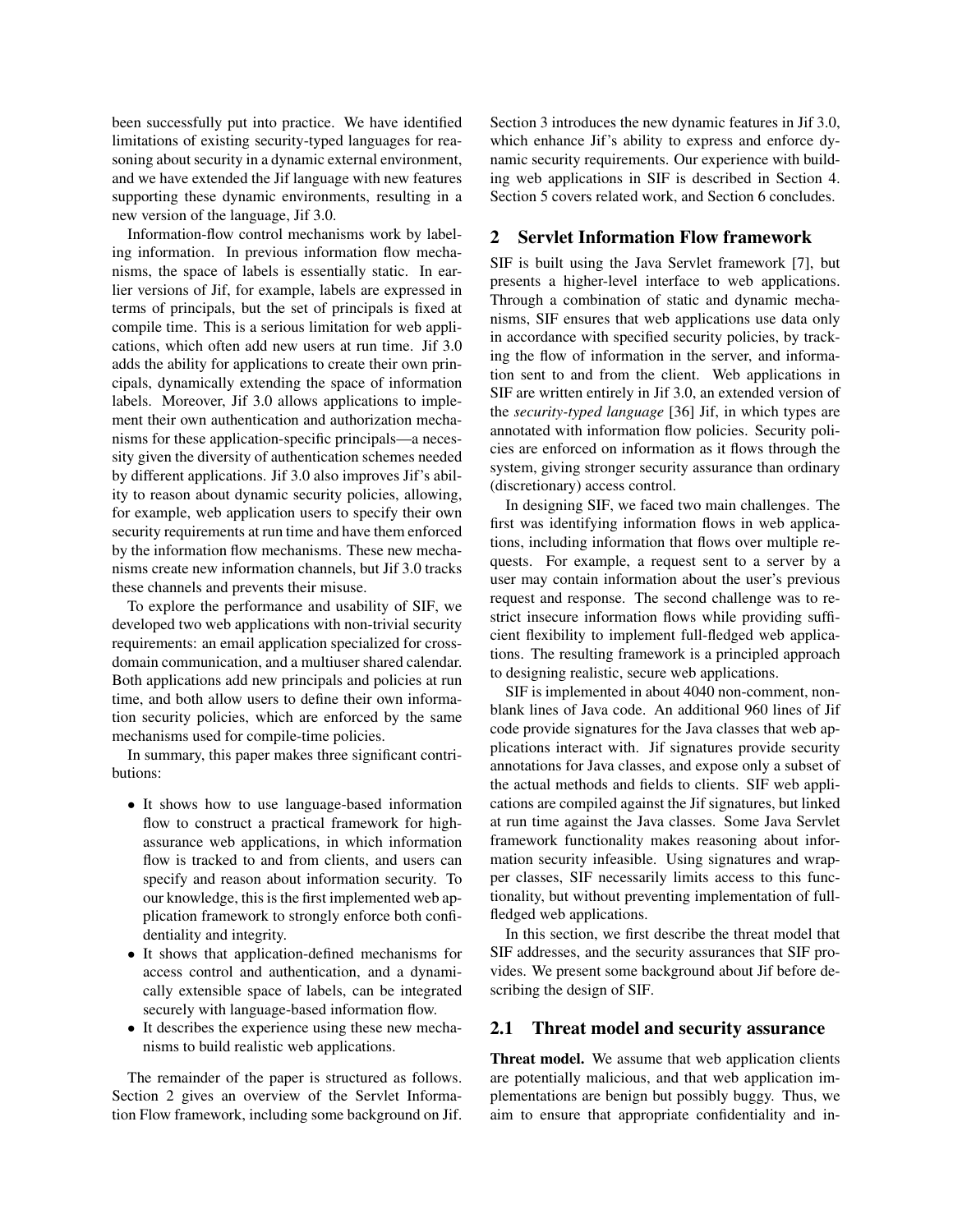tegrity security policies are enforced on server-side information regardless of the actions of clients, or the mistakes of well-meaning application programmers.

Although the Jif programming language prevents the unintentional violation of information security, it provides mechanisms for explicit intentional downgrading of security policies (see Section 4.3). While a wellmeaning programmer will be unable to accidentally misuse these mechanisms, a malicious programmer may be able to subvert them, or use certain covert channels that Jif does not track (see Section 2.2).

We do not address network threats, such as denial of service attacks, or the interception and alteration of data sent over the network.

The Jif compiler and SIF are added to the trusted computing base, which already includes the servlet container, and the software stack required to run the servlet container. Note that SIF web applications are not part of the trusted computing base, whereas in standard servlet frameworks, web applications must be trusted.

Security assurance. In a typical web application, security assurance consists of convincing each party with a stake in the system that the application enforces their security requirements. Obviously users would like to have assurance that information they input will be confidential, and information they view is not corrupted. The application provider (i.e., deployer) may also have confidentiality and integrity requirements for its information. Like other recent work on improving security of web applications (e.g., [14, 18, 37, 15]), we focus on providing assurance to deployers. The difference here is that SIF enforces rich policies for information integrity and confidentiality, including policies provided by the user.

Although we focus on providing assurance to deployers, it is worth considering security assurance from a web application user's perspective. Users must be convinced that they are communicating with an application that enforces their security requirements. The security validation offered by SIF effectively partitions the security assurance problem into two parts: first, ensuring that the application respects users' security requirements, and second, ensuring the server users communicate with is correctly running the application.

SIF addresses the first part of the assurance problem: verifying the security properties of web application code. SIF does not address the second part: convincing a remote client they are communicating with verified code. This step is important if the web application provider might be malicious. However, remote attestation methods [34, 10, 30] seem likely to be effective in solving this second problem. Attestation methods could be used to sign application code, or alternatively, to sign a verification certificate from a trusted SIF compiler that has checked the code. We leave integration of attestation mechanisms till future work.

In any case, concern about malicious application providers should not be exaggerated; users' willingness to spend money via web applications suggests they already place a modicum of trust in them. This work aims to ensure this trust is justified. At a minimum, this means application deployers can be more confident in making possibly legally binding representations to their users.

The SIF framework provides the following security assurances to deployers of web applications.

- SIF applications enforce explicit information security policies. In particular, SIF ensures that information sent to the client is permitted to be read by the client, thus ensuring that confidential information held on the server is not inadvertently released to the client. Further, information received from the client is marked as tainted by the client, helping prevent inappropriate use of low-integrity information. Thus, useful confidentiality and integrity restrictions are enforced in SIF applications.
- The information security policies of back-end systems (e.g., a database, file system, or legacy application) are also enforced, provided these systems have appropriate interfaces annotated with Jif 3.0 security policies. Thus, adding a web front-end to an existing system does not weaken the security assurance of that system, modulo the assumptions of our threat model.
- Jif ensures that security policies on information are not unintentionally weakened, or *downgraded*. However, many web applications that handle sensitive information intentionally downgrade information as part of their functionality. As discussed further in Section 4.3, SIF web applications must satisfy rules that enforce *selective downgrading* [22, 26] and *robustness against all attackers* [5], security conditions that provide strong information flow guarantees in the presence of downgrading.
- SIF web applications can produce only well-formed HTML. While cascading style sheets and JavaScript may be used, they cannot be dynamically generated, and must be explicitly specified in the deployment descriptor, where they can be more easily reviewed by the application deployer. The deployer thereby gains assurance that a web application does not contain malicious client-side code.

#### 2.2 Background on Jif

SIF web applications are written in Jif 3.0, a new version of the Jif programming language. To understand the design of SIF, some background on the Jif programming language is helpful. Readers familiar with Jif may skip this subsection. Details of some of the new features of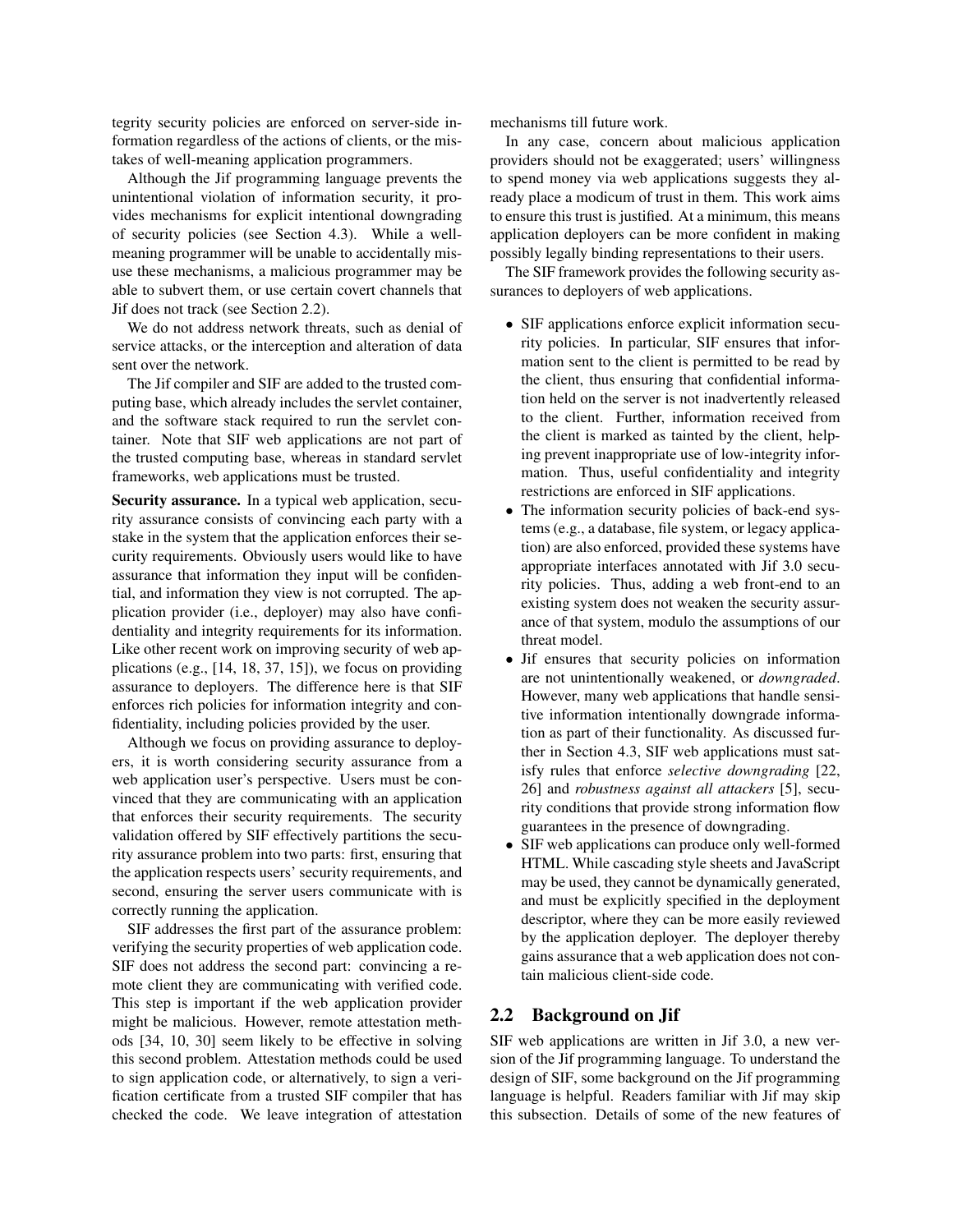Jif 3.0 are given in Section 3.

Jif is a *security-typed language* [36]: a type has a security label  $L$  that describes restrictions on information at that type, which the compiler enforces. Security-type systems like that in Jif can enforce *noninterference*, ensuring that information labeled  $L$  can depend only on information labeled L or with a less restrictive label [28]. In other words, information cannot leak from higher to lower levels, nor can untrusted information affect trusted information. Proofs for noninterference exist for numerous security-typed languages, but not for any language as expressive as Jif. Jif labels are based on policies from the *decentralized label model* (DLM) [22], in which principals express ownership of information-flow policies.

A *principal* is an entity with security concerns, and the power to observe and change certain aspects of the system. In a web application, principals may be users of the application, user groups, or even the web application itself; SIF applications may choose which entities to model as principals. Web application principals may have different security concerns, and do not necessarily trust each other. By allowing principals to have different security policies, the DLM can express security concerns of mutually distrusting principals.

A principal p may delegate to another principal q, in which case q is said to *act for* p. The *acts-for* relation is reflexive and transitive, and is similar to the *speaksfor* relation [16]. The *acts-for* relation is needed to express trust relationships between principals, and can encode groups and roles. Jif supports a *top principal*  $\top$  able to act for all principals, and a *bottom principal* ⊥ that allows all principals to act for it. A principal may also grant its *authority* to code, meaning the code is trusted to perform actions such as declassification that could violate the principal's information security.

Jif labels are constructed from *reader policies* and *writer policies* [5]. A reader policy  $o \rightarrow r_1, \ldots, r_n$  means that principal  $\omega$  owns the policy, and  $\omega$  permits any principal that can act for any  $r_i$  (or  $o$  itself) to read the data. For example, the reader policy  $\top \rightarrow p$  says that the top principal permits p to observe information. A writer policy  $o \leftarrow w_1, \ldots, w_n$  is owned by principal o, and o has permitted any principal that can act for any of  $w_1, \ldots, w_n$ , or o to have influenced ("written") the data.

Reader policies restrict to which principals information may flow, whereas writer policies describe from which principals information may have flowed. Reader policies thus describe confidentiality, and writer policies describe integrity (provenance) of information.

A Jif label is a pair of a *confidentiality policy* and an *integrity policy*, written  $\{c : d\}$  for confidentiality policy c and integrity policy d. The set of *confidentiality policies* is formed by closing reader policies under conjunction and disjunction, denoted  $\sqcup$  and  $\sqcap$  respectively. The conjunction of two confidentiality policies,  $c_1 \sqcup c_2$ , enforces the restrictions of both  $c_1$  and  $c_2$ . Thus, the readers permitted by  $c_1 \sqcup c_2$  is the intersection of readers permitted by  $c_1$  and  $c_2$ . Similarly, the readers permitted by the disjunction  $c_1 \sqcap c_2$  is the union of readers permitted by  $c_1$ and c2. *Integrity policies* are formed by closing writer policies under conjunction and disjunction. Dually to confidentiality, conjunction and disjunction are respectively denoted  $\sqcap$  and  $\sqcup$ .

For example, in the label  $\{Alice \rightarrow Bob \sqcup Chuck \rightarrow$  $Bob, Dave; Alice \leftarrow \top$ , the confidentiality policy is the join of two reader policies,  $Alice \rightarrow Bob$  and  $Chuck \rightarrow Bob, Dave.$  Thus, information with this label can be read only by principals that can act for at least one of Alice or Bob, *and* at least one of Chuck, Bob, or Dave; clearly, Bob is one such principal. The integrity policy of the label consists of a single writer policy, owned by Alice, stating that Alice believes the data has been influenced only by principals able to act for  $Alice$  or the top principal  $\top$ . SIF uses confidentiality policies to restrict what information is sent to the client, and integrity policies to restrict how information received from the client is used.

Secure information flow requires that the label on a piece of information can only become more restrictive as the information flows through the system. Given labels L and L', we write  $L \sqsubseteq L'$  if the label L' restricts the use of information at least as much as L does. To handle computations that combine information from different sources, the label  $L_1 \sqcup L_2$  imposes the restrictions of both  $L_1$  and  $L_2$ .

The types of variables and expressions in Jif programs include labels. For example, a value with type int $\{\rho \rightarrow$  $r;\perp \leftarrow \perp$ } is an integer with label  $\{o \rightarrow r : \perp \leftarrow \perp\}$ : it can be read only by principals that can act for r or o, and has the lowest possible integrity. A Jif programmer may annotate the type declarations of fields, variables, and methods with labels; use of fields, variables, and methods must comply with the label annotations. For types left unannotated, the Jif compiler either chooses default labels, or automatically infers labels, thus reducing the annotation burden on the programmer.

Although a Jif programmer may annotate a program with arbitrary labels, he does not have complete control over security. Labels must be internally consistent for the program to type-check, and moreover, the labels must be consistent with security policies from the external environment. In SIF, a web application interacts with the external environment through the SIF interfaces, as well as interfaces for back-end services (e.g., databases).

Jif's type system prevents labeled information from being unintentionally *downgraded*, or assigned a lessrestrictive label. Downgrading confidentiality increases the set of principals permitted to read the information,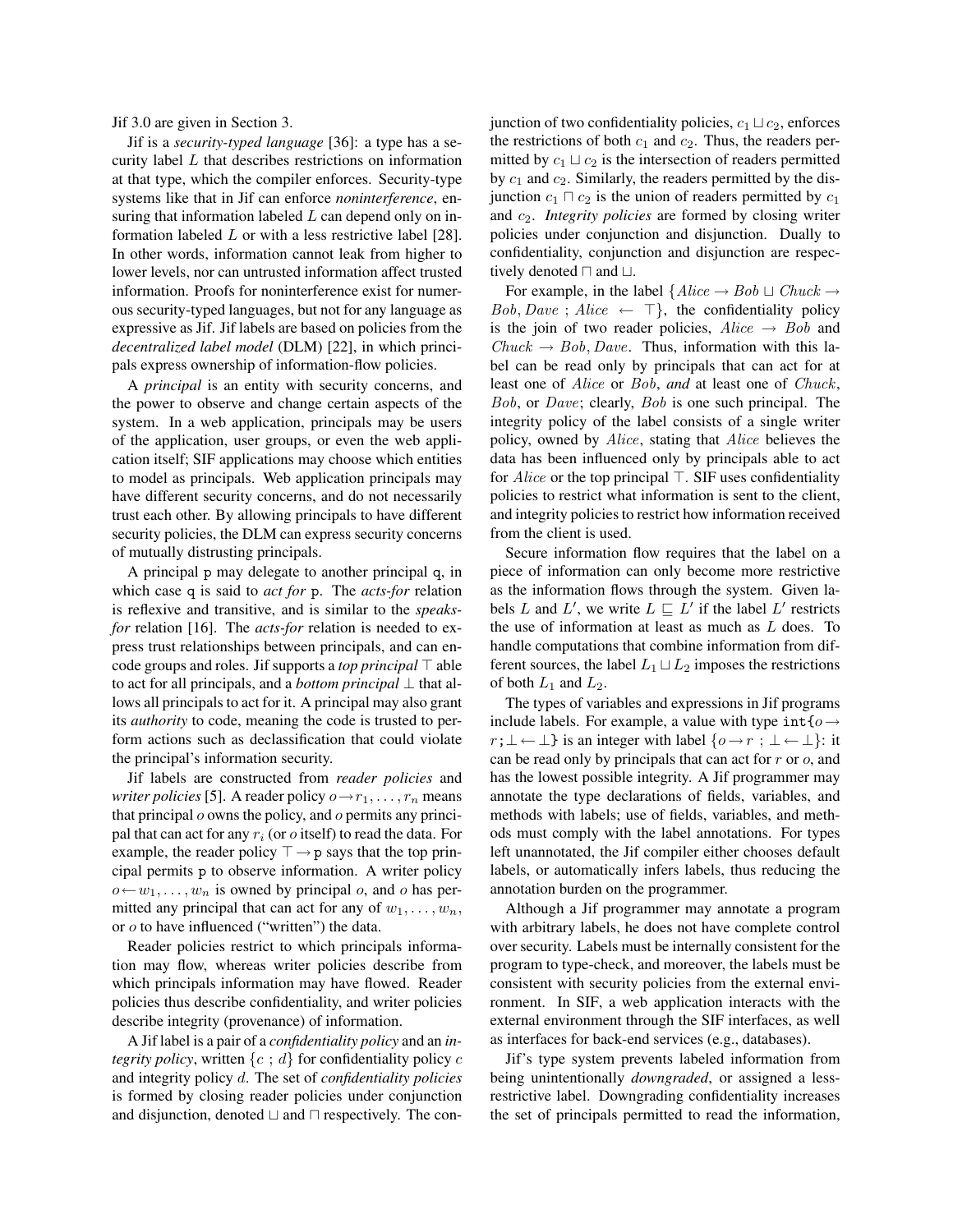

Figure 1: Handling a request in SIF.

whereas downgrading integrity reduces the set of principals considered to have influenced the information. The type system prevents unintentional downgrading by tracking the data dependencies (information flow) in the program, including *implicit flows* [8]: covert storage channels that arise from program control structure. Jif does permit information to be intentionally downgraded, but any code that does so requires the authority of all principals whose reader or writer policies are weakened or removed as a result of the downgrading.

Timing and synchronization channels. Jif's type system does not track information flow via timing or termination channels. These covert channels are not a serious concern if web applications are not implemented by adversaries; we assume that application programmers are not malicious. Other work (e.g., [1, 31]) has investigated checking and transforming security-typed code to remove timing channels. Termination channels (which can be regarded as an extreme timing channel) are lowbandwidth, leaking at most one bit per interaction with the web application, that is, one bit per request.

Jif was developed assuming a single-threaded execution model. However, SIF web applications are multithreaded Jif programs, and thread synchronization can create covert timing channels that transmit information. This risk can be mitigated by configuring the web server to handle at most one concurrent request per servlet, or by isolating concurrent requests or sessions in the protection domains offered by some Java run-time systems [12, 3].

# 2.3 Design of SIF

Like the Java Servlet framework, SIF allows application code to define how client requests are handled. However, there are some structural differences that facilitate the accurate tracking of information flow. Figure 1 presents an overview of how SIF handles a request from a web client:

- 1. An HTTP request is made from a web client to a servlet;
- 2. The HTTP request is wrapped in a Request object;
- 3. An appropriate Action object of the servlet is found to handle the request, and its invoke method called with the Request object;
- 4. The action's invoke method generates a Page object to return for the request;
- 5. The Page object is converted into HTML, which is returned to the client.

Step 1: HTTP request from web client to servlet. Web applications must extend the class Servlet, which is similar to the HttpServlet class of the Java Servlet framework. Figure 2 shows a simplified Jif signature for the Servlet class, as well as other key classes of SIF. The important aspects of these signatures are explained as they arise, but because of space limitations, the syntax of Jif methods and fields are not fully explained.

Web clients establish *sessions* with the servlet; sessions are tracked by the servlet container, as in the Java Servlet specification. The SIF framework creates a *session principal* for each session, which can be thought of as corresponding to the session key shared between the client and server [16], if such a key exists. The application would typically define its own user principals, which can delegate to the session principal.

Step 2: HTTP request wrapped in a Request object. The class Request is a SIF wrapper class for an HTTP request, providing restricted access to information in the request, via the getParam method. The restricted interface ensures that web applications are unable to circumvent the security policies on data contained in the request, as described below.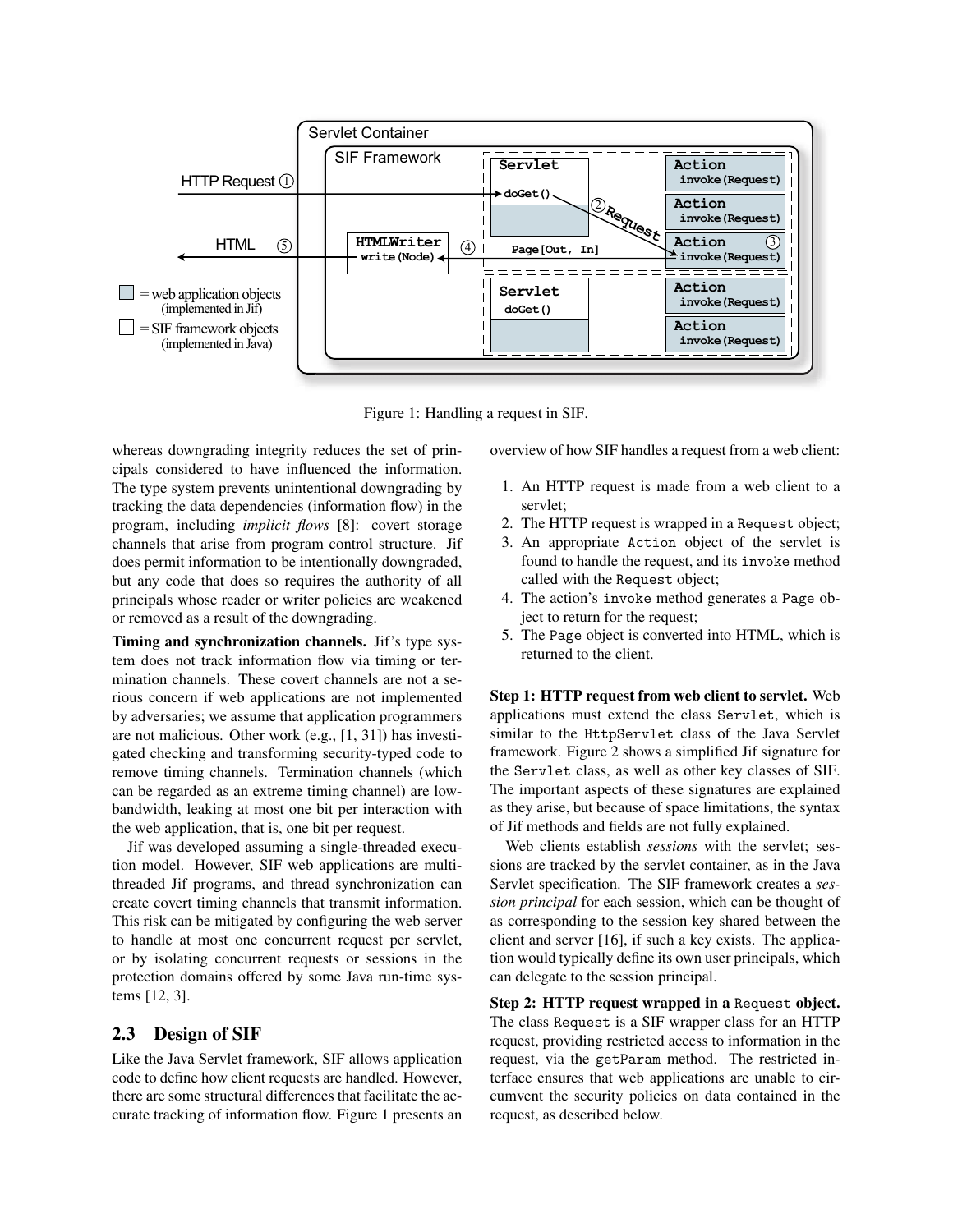```
abstract class Servlet {
    // allows servlets to specify
    // a default action
    protected Action{req} defaultAction(Request req);
    // allows servlets to create a
    // servlet-specific SessionState object
    protected SessionState createSessionState();
    public void setReturnPage{*:req.session}(
                 Request{*:req.session} req,
                 label out, label in,
                 Node[out,in]{*in} page)
         where {*out;*in} <= {*:req.session};
}
abstract class Action {
   public abstract void
          invoke{*lbl}(label{*lbl} lbl,
                         Request{*lbl} req)
        where caller(req.session);
}
// base class of HTML elements
abstract class Node[label Out, label In] { }
                                                                     final class Request {
                                                                          // principal representing the session
                                                                         // between client and server
                                                                         public final principal session;
                                                                         // reference to the Servlet
                                                                         public final Servlet servlet;
                                                                         // acquire a parameter value from the Request
                                                                         public String{*inp.L \sqcup inp \sqcup (\bot \rightarrow \bot; T←session)}
                                                                                    getParam(Input inp);
                                                                         // obtain a reference to
                                                                         // the SessionState object
                                                                         public SessionState getSessionState();
                                                                     \mathbf{r}final class Input {
                                                                        private final Nonce n;
                                                                         public final label L;
                                                                      }
abstract class InputNode[label Out, label In]
                                                                         extends Node[Out,In] {
                                                                         // framework statically enforces Out \sqcup In \sqsubseteq inp.L
                                                                         private final Input{L} inp;
```

```
Figure 2: Jif signatures for SIF classes
```
}

Step 3: An Action is found and invoked. Web applications implement their functionality in *actions*, which are application-defined subclasses of the SIF class Action. A SIF servlet may have many action objects associated with it; each action object belongs to a single servlet.

Actions can be used as the targets of forms and hyperlinks. For example, the target of a form is an action object responsible for receiving and processing the data the user submits via the form. This mechanism differs from the standard Java servlet interface, which requires the application implementor to write explicit request dispatching code (the doGet method). However, explicit dispatch code in the application makes precise tracking of information flow difficult, as the dispatch code is executed for all requests, even though different requests may reveal different information. By avoiding dispatch code, the action mechanism permits more precise reasoning about the information revealed by client requests to the server, as discussed further in Section 2.4.

Action objects may be *session-specific actions*, which can only ever be used by a single session, or they may be *external actions* not specific to any given session. All action objects within a given servlet have a unique identifier. For session-specific actions, the identifier is a secure nonce, automatically generated by the framework on construction of the action. For external actions, the identifier is a (human-readable) string specified by the web application. Since external actions have fixed identifiers, they may be the target of external hyperlinks, such as a hyperlink in static HTML on a different web site.

When an HTTP request is received by a servlet, the framework finds a suitable action to handle it. Typically, the HTTP request contains a parameter value specifying the unique identifier of the appropriate action; for example, forms generated by the servlet identify the action to which the form is to be submitted. If the HTTP request does not contain an action's unique identifier, then a default action specified by the Servlet.defaultAction method is used to handle the request. This default is useful for handling the first request of a new session. If the HTTP request contains an invalid action identifier (e.g., the identifier of a session-specific action of an expired or invalidated session), an error page is returned, which then redirects the user to the default action.

Actions allow web applications to maintain control over application control flow. Because session-specific actions are named with a nonce, other sessions cannot invoke them. In addition, SIF tracks the *active set* of actions for each session. An error page is returned if a request tries to invoke an action that is not active. The active set contains all external actions, and all sessionspecific actions that were targets of hyperlinks and forms of the last response. Thus, a client by default cannot resubmit a form by replaying its (inactive) action identifier.

Once the appropriate action object has been found, the invoke method is called on it with a Request object as an argument. The invoke method executes with the authority of the session principal, as shown by the where caller(req.session) annotation in Figure 2.

Web applications implement their functionality in the action's invoke method, as Jif 3.0 code. If required, the invoke method can access back-end services (e.g., a database) provided that suitable Jif interfaces exist for the services. For example, web applications can access the file system since the Jif run-time library provides a Jif interface for it, which translates file system permissions into Jif security policies.

SIF web applications can provide secure web interfaces to legacy systems, by accessing the legacy systems as back-end services. The information security of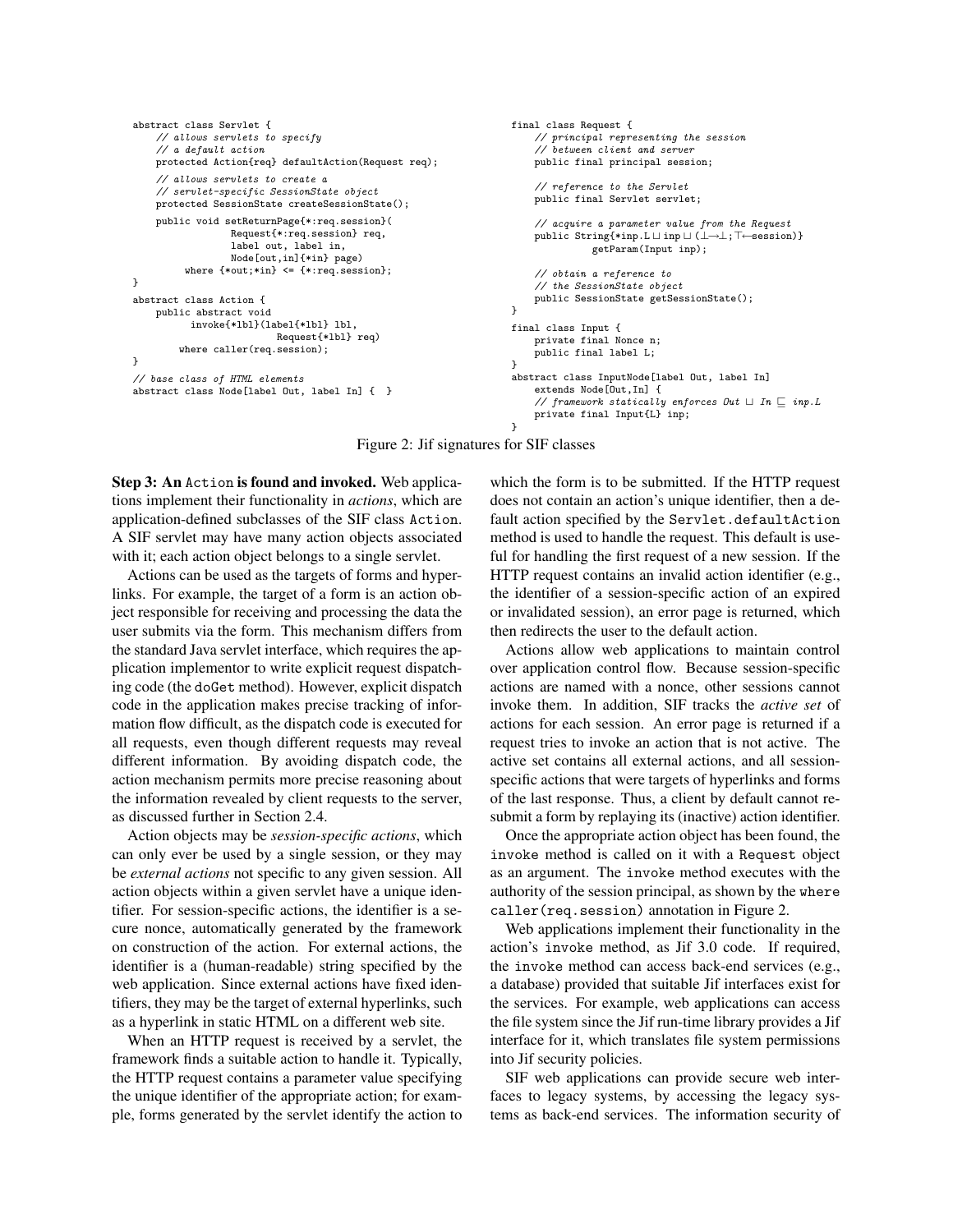these systems is not compromised by allowing SIF applications to access them, since all accesses from Jif code must conform to the system's Jif interface.

Step 4: The invoke method generates a Page object. An object of the class Page is a representation of an HTML page. SIF uses the class Node to represent HTML elements; the class Page, and other HTML elements, such as Paragraph and Hyperlink, are subclasses of Node. Nodes may be composed to form trees, which represent well-formed HTML code. The class Node is parameterized by two labels, Out and In. The Out label is an upper bound on the labels of information contained in the node object and its children. For example, an HTML body may contain several paragraphs, each of which contains text and hyperlinks; the Out parameter of each Paragraph node is at least as restrictive as the Out parameters of its child Nodes. The In parameter is used to bound information that may be gained by from subsequent requests originating from this page, and is discussed further in Section 2.4.

The Action.invoke method must generate a Page object, and call Servlet.setReturnPage with that Page object as an argument. The signature for Servlet.setReturnPage ensures that the Out parameter of the Page is at most as restrictive as the label  ${\{\top \rightarrow \text{req.} \text{session}\}}$   ${\bot \leftarrow \bot}$ , where req. session is the session principal. This label is an upper bound on all labels that permit the principal req.session to read information, and thus the Page object returned for the request can contain only information that the session principal is permitted to view. This restriction is enforced statically through the type-system, and requires no runtime examination of labels by the SIF framework. Thus, assurance is gained prior to deployment that confidential information on the server is not inadvertently released.

In addition, by requiring the application to produce Page objects instead of arbitrary byte sequences, SIF can ensure that each input field on a page has an appropriate security policy associated with it (see Section 2.4), and that the web application serves only well-formed HTML that does not contain possibly malicious JavaScript.

Step 5: The Page is converted into HTML. SIF converts the Page object into HTML, which is sent to the client. The Page object may contain hyperlinks and forms whose targets are actions of the servlet; SIF ensures that the HTML output for these hyperlinks and forms contain parameter values specifying the appropriate actions' unique identifiers; if the user follows a hyperlink or submits a form, the appropriate action is invoked.

# 2.4 Information flow over requests

The Jif compiler ensures that security policies are enforced end-to-end within a servlet, that is, from when a request is submitted until a response is returned. However, information may flow over multiple requests within the same session, for example, by being stored in session state, or by being sent to a (well-behaved) client that returns it in the next request. SIF tracks information flow over multiple requests, to ensure that appropriate security labels are enforced on data at all times.

Information flow through parameter values. SIF requires each input field on a page to have an associated security label to be enforced on the input when submitted. This label is statically required to be at least as restrictive as the label of any default value for the input field, to prevent a default value from being sent back to the server with a less restrictive policy enforced on it.

SIF ensures that the submitted value of an input field has the correct label enforced on it by preventing applications from arbitrarily accessing the HTTP request's map from parameter keys to parameter values. Instead, when an input field is created in the outgoing Page object, an Input object is associated with it. An Input object is a pair  $(n, L)$ , where n is a freshly generated nonce, and L is the label enforced on the input value. An application can retrieve a data value from an HTTP request only by presenting the Input object to the Request.getParam(Input inp) method, which checks the nonce, and returns the submitted value with label inp.L enforced on it. This "closes the loop," ensuring that data sent to the client has the correct security enforced on it when the client subsequently sends it back.

SIF does not try to protect against the user copying sensitive information from the web page, and pasting into a non-sensitive input field. That is impossible in general, and the application should define labels that prevent the user from seeing information that they are not trusted to see. By keeping track of input labels, SIF prevents web applications from laundering away security policies by sending information through the client. As discussed in Section 2.5, the user can also inspect the labels on inputs to see how the application will treat the information.

The getParam method signature also ensures that the label  $\{\bot \rightarrow \bot; \top \leftarrow$  session} is enforced on values submitted by the user. This label indicates that the value has been influenced by the session principal. Thus, SIF ensures that the integrity policy of any value obtained from the client correctly reflects that the client has influenced it; the Jif 3.0 compiler then ensures that this "tainted," or low-integrity, information cannot be incorrectly used as if it were "untainted," or highintegrity. This helps avoid vulnerabilities such as SQL injection, where low-integrity information is used in a high-integrity context.

Information flow through session state. Java servlets typically store session state in the session map of the class javax.servlet.http.HttpSession. How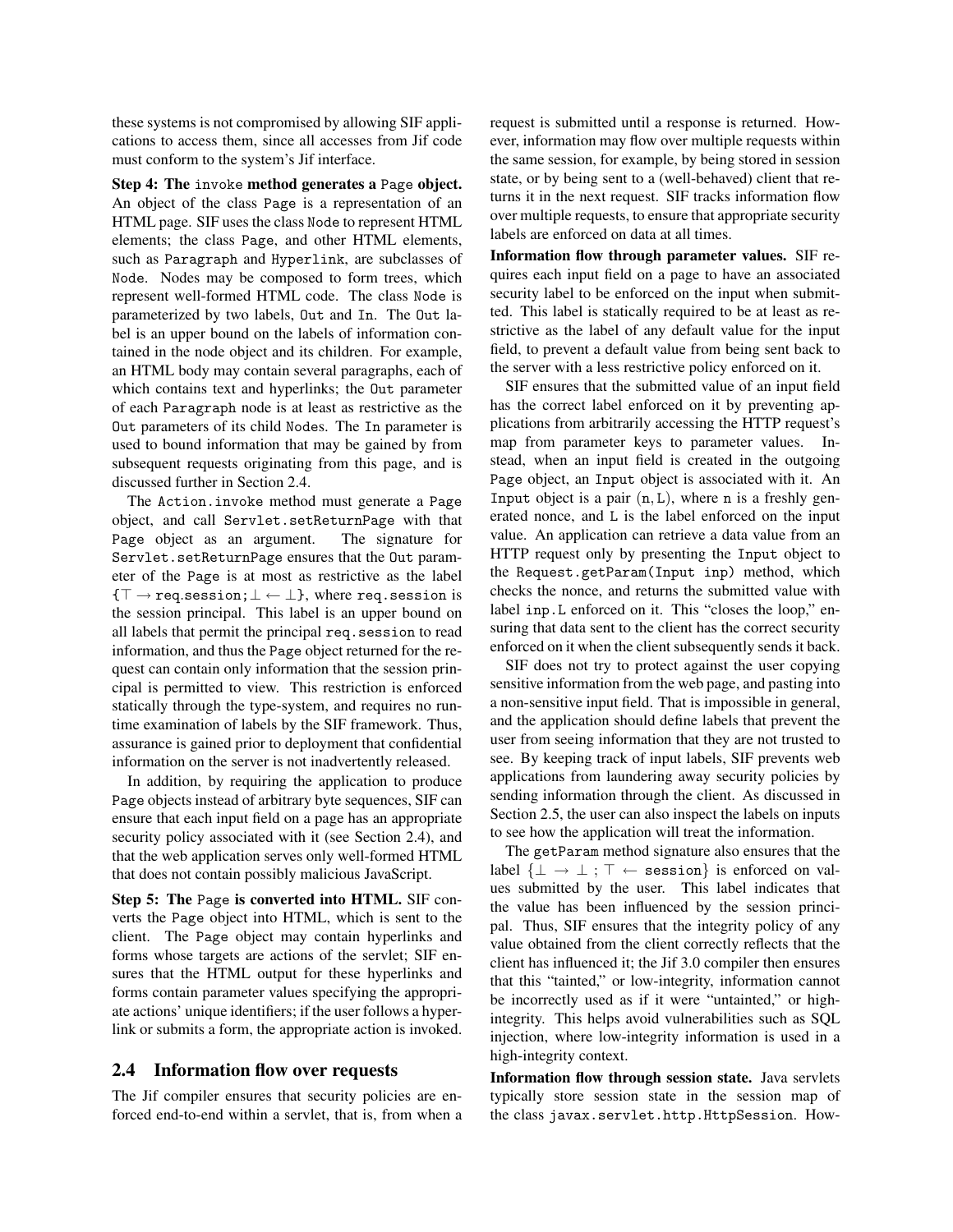ever, direct access to the session map would allow SIF applications to bypass the security policies that should be enforced on values stored in the map. Instead, SIF web applications may store state in fields of session-specific actions, or in an application-defined subclass of SessionState. Since fields must have labels, the Jif compiler ensures that web applications honor labels associated with values stored in the state. Web applications may override the method Servlet.createSessionState to create an appropriate SessionState object; SIF ensures at run time that this method is called exactly once per session.

Information flow through action invocation. A subtlety of the framework is that the very act of invoking an action, by following a hyperlink or submitting a form, may reveal information to the web application. For example, if a hyperlink to some action  $a$  is generated if and only if some secret bit is 1, then knowing that  $\alpha$  is invoked reveals the value of the secret bit.

To account for this information flow, the Action.invoke method takes two arguments: a label lbl, and a reference to the Request object. The label 1b1 is an upper bound on the information that may be gained by knowing which action has been invoked. This means that lbl must be at least as restrictive as the output information for the hyperlink or form used to invoke the action. In our example, the value of lbl when invoking a would be at least as restrictive as the label of the secret bit. In general, the value for lbl is the value of the In parameter of the Node that contains the link to the action; the constructors for the Node subclasses ensure that the parameter In correctly bounds the information that may be gained by knowing the node was present in the Page returned for the request.

The method signature for Action.invoke ensures that the security label lbl is enforced on the reference to the Request object ("...Request{\*lbl} req...") and that lbl is a lower-bound for observable side-effects of the method ("invoke{\*lbl}(...)"), meaning that any effects of the method (such as assignments to fields) must be observable only at security levels bounded below by lbl. These restrictions ensure that SIF correctly tracks the information that may be gained by knowing which actions were available for the user to invoke.

# 2.5 Deploying SIF web applications

SIF web applications may be deployed on standard Java Servlet containers, such as Apache Tomcat, and thus may be used in a multi-tier architecture wherever Java servlets are used. The SIF and Jif run-time libraries must be available on the class path, but deployment of SIF web applications is otherwise similar to deployment of ordinary Java servlets. The deployer of a SIF web application is free to specify configuration information in the application's deployment descriptor (the web.xml file). For example, the deployer may require all connections to use SSL, thus protecting the confidentiality and integrity of information in transit between client and server. Additionally, there are several SIF-specific options that a deployer may specify in the deployment descriptor.

Cascading style sheets. SIF applications must use the Node subclasses to generate responses to requests, which allows them to generate only well-formed HTML. To allow flexibility in presentation details such as colors and font attributes, SIF permits the deployment descriptor to specify a cascading style sheet (CSS) to use in the presentation of all HTML pages generated by the application; SIF adds this URL in the head of all generated HTML pages. Node objects can specify a class attribute, allowing style sheets to provide almost arbitrary formatting. While this allows great flexibility, care must be taken that the CSS does not contain misleading formatting. For example, inappropriate formatting might lead a user to enter sensitive information into a non-sensitive input field, such as a social security number into an address field. The deployer should review the CSS before deploying the application.

JavaScript. Dynamically generated JavaScript can provide rich user interfaces, but introduces new possibilities for security violations and covert channels. SIF does not allow web applications to send dynamic JavaScript to the client. However, as with CSSs, SIF allows deployment descriptors to specify a URL containing (static) JavaScript code to be included on all generated HTML pages. Explicit inclusion of JavaScript permits easy review by the deployer. Ideally, SIF should automatically check included JavaScript code (or perhaps an extension of JavaScript with information-flow control); we leave this to future work.

Policy visualization. User awareness of security policies is an important aspect of secure systems. Since SIF tracks the policies of information sent to the user, SIF can augment the user interface to inform the user of the security policies of data they view and supply. Provided the user trusts the interface (see Section 2.1), this helps prevent, for instance, a user from inappropriately copying sensitive information from the browser into an email, or from following an untrusted hyperlink.

Web applications may opt to allow SIF to automatically color-code information sent to the client, based on policy annotations. When the user presses a hotkey combination, JavaScript code recolors the page elements to reflect their confidentiality, varying from red (highly confidential) to green (low confidentiality). Both displayed information and inputs are colored appropriately. An additional hotkey colors the page based on the integrity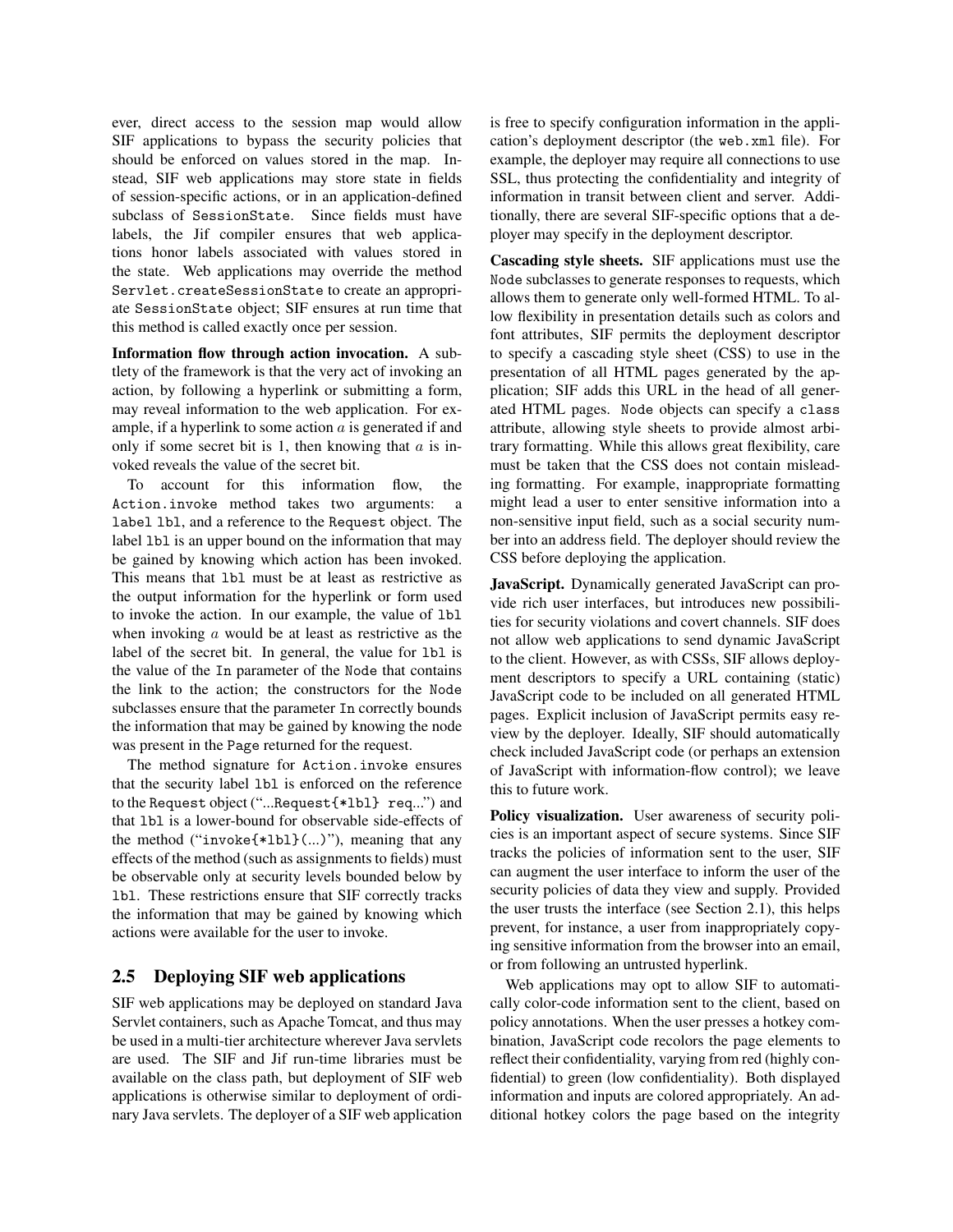policies of information. A third hotkey shows a legend of colors and corresponding labels so the user can identify the precise security policy for each page element.

## 3 Language extensions

Web applications have diverse, complicated, and dynamic security requirements. For example, web applications display a plethora of authentication schemes, including various password schemes, password recovery schemes, biometrics, and CAPTCHAs to identify human users. Web applications often enforce dynamic security policies, such as allowing users to specify who may view and update their information. Moreover, the security environment of a web application is dynamic: new users are being created, users are starting and ending sessions, and authenticating themselves.

In order both to accommodate diverse, complicated, and dynamic security requirements, and to provide assurance that these requirements are met, we have produced Jif 3.0, a new version of Jif. Section 2.2 describes the previous version of Jif; this section presents new features that support dynamic security requirements: integration of information flow with application-defined authentication and authorization, and improved ability to reason about and compute with dynamic security labels and principals.

Care was needed in the design and implementation of these language extensions, since there is always a tension in language-based security between expressiveness and security. In particular, the new dynamic security mechanisms in Jif 3.0 create new information channels, complicating static analysis of information flow. Importantly, Jif 3.0 tracks these channels to prevent their misuse.

#### 3.1 Application-specific principals

Principals are entities with security concerns. Applications may choose which entities to model as principals. Principals in Jif are represented at run time, and thus can be used as values by programs during execution. Jif gives run-time principals the primitive type principal. Jif 3.0 introduces an open-ended mechanism that allows applications great flexibility in defining and implementing their own principals.

Applications may implement the Jif 3.0 interface jif.lang.Principal, shown in simplified form in Figure 3. Any object that implements the Principal interface is a principal; it can be cast to the primitive type principal, and used just as any other principal. The Principal interface provides methods for principals to delegate their authority and to define authentication.

Delegation is crucial. For example, user principals must be able to delegate their authority to session principals, so that requests from users can be executed with

```
interface Principal {
   String name();
    // does this principal delegate authority to q?
   boolean delegatesTo(principal q);
    // is this principal prepared to authorize the
    // closure c, given proof object authPrf?
    boolean isAuthorized(Object authPrf,
                         Closure[this] c);
    // methods to guide search for acts-for proofs
    ActsForProof findProofUpTo(Principal p);
    ActsForProof findProofDownTo(Principal q);
}
interface Closure[principal P] authority(P) {
    // authority of P is required to
    // invoke a Closure
    Object invoke() where caller(P);
}
```
Figure 3: Signatures for application-specific principals

their authority. The method call p.delegatesTo(q) returns true if and only if principal p delegates its authority to principal q. The implementation of a principal's delegatesTo method is the sole determiner of whether its authority is delegated. An *acts-for proof* is a sequence of principals  $p_1, \ldots, p_n$ , such that each  $p_i$  delegates its authority to  $p_{i+1}$ , and is thus a proof that  $p_n$  can act for  $p_1$ . Acts-for proofs are found using the methods findProofUpTo and findProofDownTo on the Principal interface, allowing an application to efficiently guide a proof search. Once an acts-for proof is found, it is verified using delegatesTo, cleanly separating proof search from proof verification.

The authority of principals is required for certain operations. For example, the authority of the principal Alice is required to downgrade information labeled  $\{Alice \rightarrow$  $Bob : \top \leftarrow \top$  to the label  $\{Alice \rightarrow Bob, Chuck : \top \leftarrow \top\}$  $\top$ } since a policy owned by *Alice* is weakened. The authority of principals whose identity is known at compile time may be obtained by these principals approving the code that exercises their authority. However, for dynamic principals, whose identity is not known at compile time, a different mechanism is required. We have extended Jif with a mechanism for dynamically authorizing closures.

An *authorization closure* is an implementation of the interface jif.lang.Closure, shown in Figure 3. The Closure interface has a single method invoke, and is parameterized on a principal P. The invoke method can only be called by code that possesses the authority of principal P, as indicated by the annotation where caller(P). Code that does not have the authority of principal P can request the Jif run-time system to execute a closure for P; the run-time system will do so only if P authorizes the closure.

The Principal interface provides a method for authorizing closures, isAuthorized. It takes two arguments: a Closure object instantiated with the principal represented by the this object, and an applicationspecific proof of authentication and/or authorization.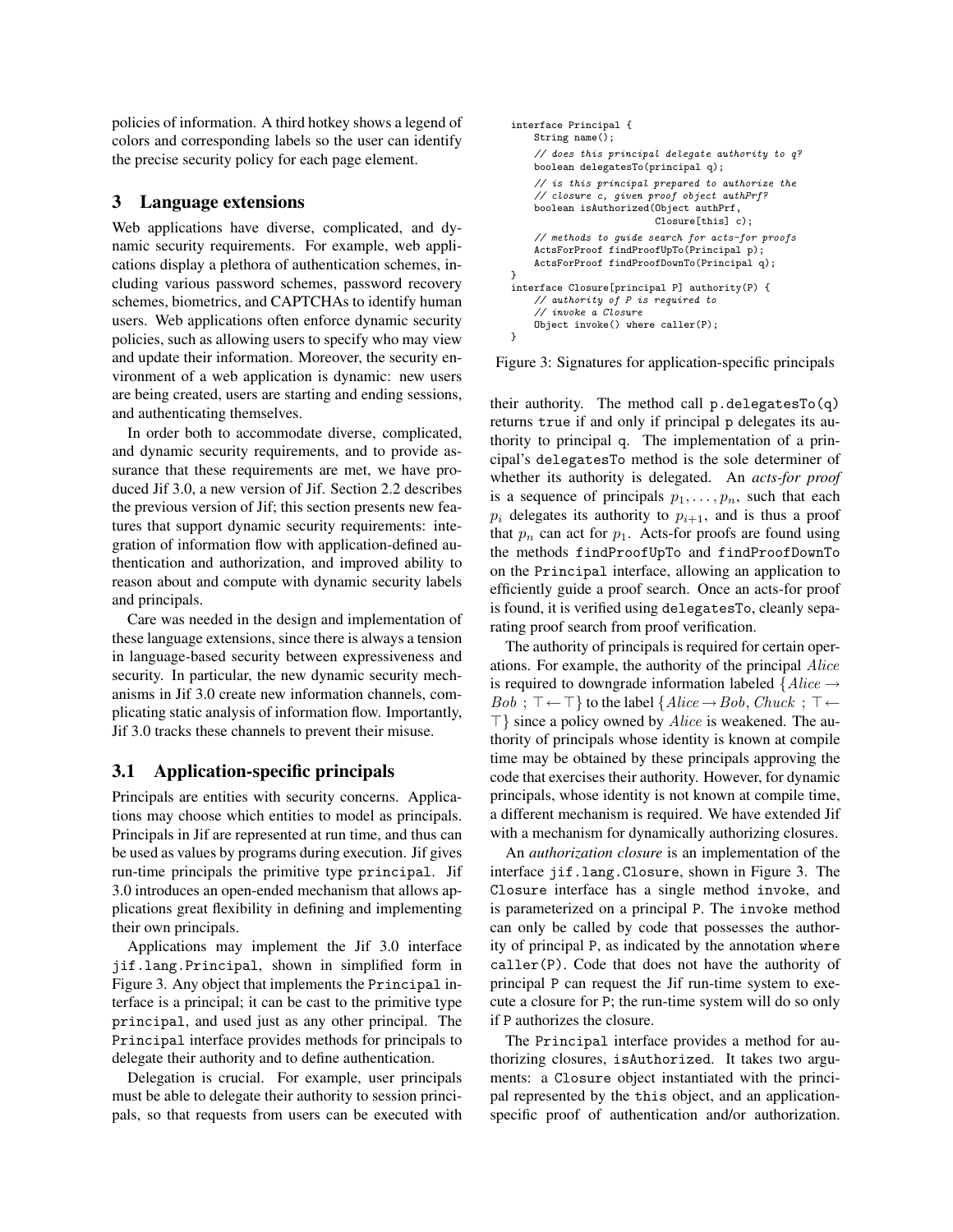For example, the proof might be a password, a checkable proof that the closure satisfies certain safety requirements, or a collection of certificates or capabilities. The application-specific implementation of the isAuthorized method examines the closure and the proof object, and returns true if the principal grants its authority to the closure.

The Principal interface and authorization closures provide a flexible mechanism for web applications to implement their own authentication and authorization mechanisms. For example, in the case studies of Section 4, closures are used to obtain the authority of application users after they have authenticated themselves with a password. Other implementations of principals are free to choose other authentication and authorization mechanisms, such as delegating the authorization decision to a XACML service. Dynamic authorization tests introduce new information flows that are tracked using Jif's security-type system. To prevent the usurpation of a principal's authority, the Jif run-time library cannot execute a closure unless appropriately authorized.

Legacy systems may have their own abstractions for users, authentication, and authorization. Applicationspecific principals allow legacy-system security abstractions to be integrated with web applications. For example, when integrating with a database with access controls, database users can be represented by suitable implementations of the Principal interface; web applications can then execute queries under the authority of specific database users, rather than executing all queries using a distinguished web server user.

### 3.2 Dynamic labels and principals

Jif can represent labels at run time, using the primitive type label for run-time label values. Following work by Zheng and Myers [42], Jif 3.0's type system has been extended with more precise reasoning about run-time labels and principals. It is now possible for the label of a value (or a principal named in a label) to be located via a *final access path expression*. A final access path expression is an expression of the form  $r.f_1$ ..... $f_n$ , where r is either a final local variable (including final method arguments), or the expression this, and each  $f_i$  is an access to a final field. For example, in Figure 2, the signature for the method Request.getParam(Input inp) indicates that the return value has the label inp.L enforced on it. Therefore, the Jif 3.0 compiler can determine that the label of the result of the getParam method is found in the object inp. The additional precision of Jif 3.0 is needed to capture this relationship.

This additional precision allows SIF web applications to express and enforce dynamic security requirements, such as user-specified security policies. SIF web applications can also statically control information received from the currently authenticated user, whose identity is unknown at compile time.

The use of dynamic labels and principals introduces new information flows, because which label is enforced on information may itself reveal information. Jif 3.0's type system tracks such flows, and prevents dynamic labels and principals from introducing covert channels.

# 3.3 Caching dynamic tests

To allow efficient dynamic tests of label and principal relations, the Jif 3.0 runtime system caches the results of label and principal tests. Separate caches are maintained for positive and negative results of acts-for and label tests. Care must be taken that the use of caches does not introduce unsoundness. When a principal delegation is added, the negative acts-for and label caches are cleared, as the new delegation may now enable new relationships. When a principal delegation is removed, entries in the positive acts-for and label caches that depend upon that delegation are removed, as the relationship may no longer hold.

When principals add or remove delegations, they should notify the Jif 3.0 runtime system, which updates the caches appropriately. Although an incorrectly or maliciously implemented principal  $p$  may fail to notify the runtime system, lack of notification can hurt only the principal  $p$ , since  $p$  (and only  $p$ ) determines to whom its authority is delegated.

#### 4 Case studies

Using SIF, we have designed and implemented two web applications. The first is a cross-domain information sharing system that permits multiple users to exchange messages. The second is a multi-user calendar application that lets users create, edit, and view events.

This section describes the key functionality of these applications, their information security requirements, and how we reflected these requirements in the implementations. Real applications must release information, reducing its confidentiality. In SIF, this is implemented by *downgrading* to a lower security label. We discuss and categorize downgrades that occur in the applications. Based on our experience, we make some observations about programming with information-flow control.

# 4.1 Application descriptions

Cross-domain information sharing (CDIS). CDIS applications involve exchange of information between different entities with varying levels of trust between them. For example, organizational policy may require the approval of a manager to share information between members of certain departments. Many CDIS systems provide an automatic process; for example, they determine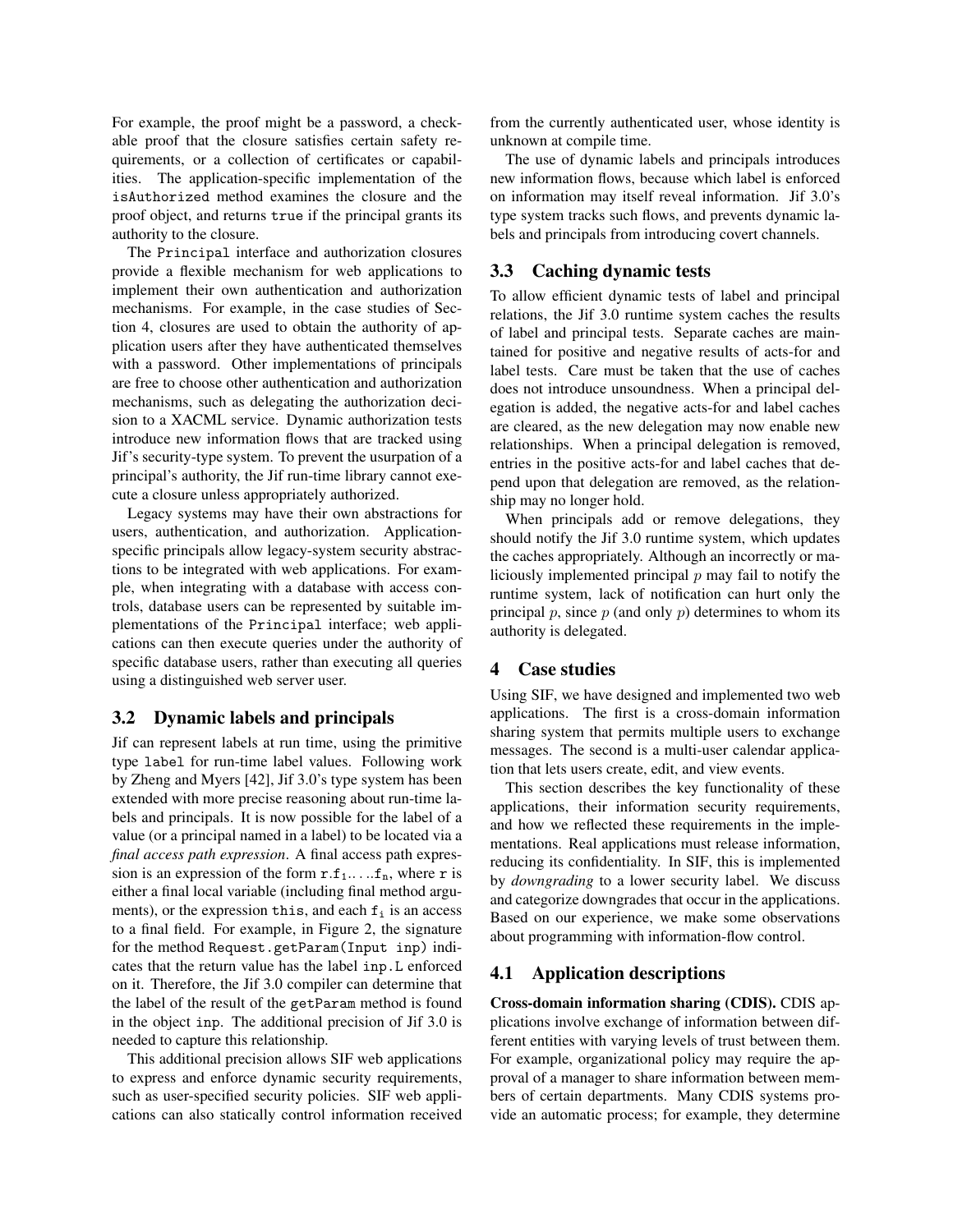what approval is needed, and delay information delivery until approval is obtained.

We have designed and implemented a prototype CDIS system. The interface is similar to a web-based email application. The application allows users to log in and compose messages to each other. A message may require review and approval by other users before it is available to its recipients. The review process is driven by a set of system-wide mandatory rules: each rule specifies for a unique sender-recipient pair which users need to review and approve messages. Once all appropriate reviewers have approved a message, it appears in the recipient's inbox. Each user also has a "review inbox," for messages requiring their approval or rejection. In this prototype, all messages are held centrally on the web server; a full implementation would be integrated with an SMTP server.

Calendar. We have also implemented a multi-user calendar system. Authenticated users may create, edit, and view events. Events have a time, title, list of attendees, and description. Events are controlled by expressive security policies, customizable by application users. A user can edit an event only if the user acts for the creator of the event (recall that the *acts-for* relation is reflexive). A user may view the details of an event (title, attendees, and description) if the user acts for either the creator or an attendee. An event may specify a list of additional users who are permitted to view the time of the event—to view an event, a user must act for the creator, for an attendee, or for a user on this list.

A user's calendar is defined to be the set of all events for which the user is either the creator or an attendee. When a user  $u$  views another user  $v$ 's calendar,  $u$  will see only the subset of events on  $v$ 's calendar for which  $u$  is permitted to see the details or time. If the user is permitted to view the time, but not the details of an event, the event is shown as "Busy."

Measurements. Measurements of the applications' code are given in Figure 4, including non-blank non-comment lines of code, lines with label annotations, and the number of declassify and endorse annotations, which indicate intentional downgrading of information (see Section 4.3).

Performance tests indicate that the overhead due to the SIF framework is modest. We compared the calendar case study application to a Java servlet we implemented with similar functionality, using the same backend database; the Java servlet does not offer the security assurances of the SIF servlet. Tests were performed using Apache Tomcat 5.5 in Redhat Linux, kernel version 2.6.17, running on a dual-core 2.2GHz Opteron processor with 3GB of memory. As the number of concurrent sessions varies between 1 and 245, the SIF servlet exhibits at most a 29% reduction in requests processed per second, showing that SIF does not dramatically affect scalability. At peak throughput, the Java servlet processes 2010 requests per second, compared with 1503 for the SIF servlet. Of the server processing time for a request to the SIF servlet, about 17% is spent rendering the Page object into HTML, and about 9% is spent performing dynamic label and principal tests.

# 4.2 Implementing security requirements

Many of the security requirements of both applications can be expressed using Jif's security mechanisms, including dynamic principals and security labels, and thus automatically enforced by Jif and SIF's static and runtime mechanisms. Other security requirements are enforced programmatically.

Principals. Users of the applications are applicationspecific principals (see Section 3.1). We factored out much functionality from both applications relating to user management, such as selecting users and logging on and off. The sharing of code across both case studies shows that SIF permits the design and implementation of reusable components. Figure 4 also shows measurements of the reusable user library.

The login process works as follows: a user and password are specified on the login screen, and if the password is correct, the authority of the user is dynamically obtained via a closure; the closure is used to delegate the user's authority to the session principal, who can then act on behalf of the now logged-in user.

In addition to user principals, the two applications define principals CDISApp and CalApp, representing the applications themselves. These model the security of sensitive information that is not owned by any one user, such as the set of application users. This information is labeled  $\{p \rightarrow \top; p \leftarrow \top\}$ , where p is one of CDISApp or CalApp, and relevant portions are downgraded for use as needed. In particular, information in the database has this label. Since all information sent to and from the database (including data used in SQL queries) must have this label, the authority of the application principal (CDISApp or CalApp) is required to endorse information sent to the database and to declassify information received from it. This provides a form of access control, ensuring that only code authorized by the application principal is able to access the database. The need to explicitly endorse data used in SQL queries also helps to prevent SQL injection attacks, by making the programmer aware of exactly what information may be used in SQL queries.

Dynamic security labels. The security labels of Jif 3.0 are expressive enough to capture the case studies' information-sharing requirements. In particular, we are able to model the confidentiality and review requirements for CDIS messages by enforcing appropriate labels on the messages. For instance, suppose sender s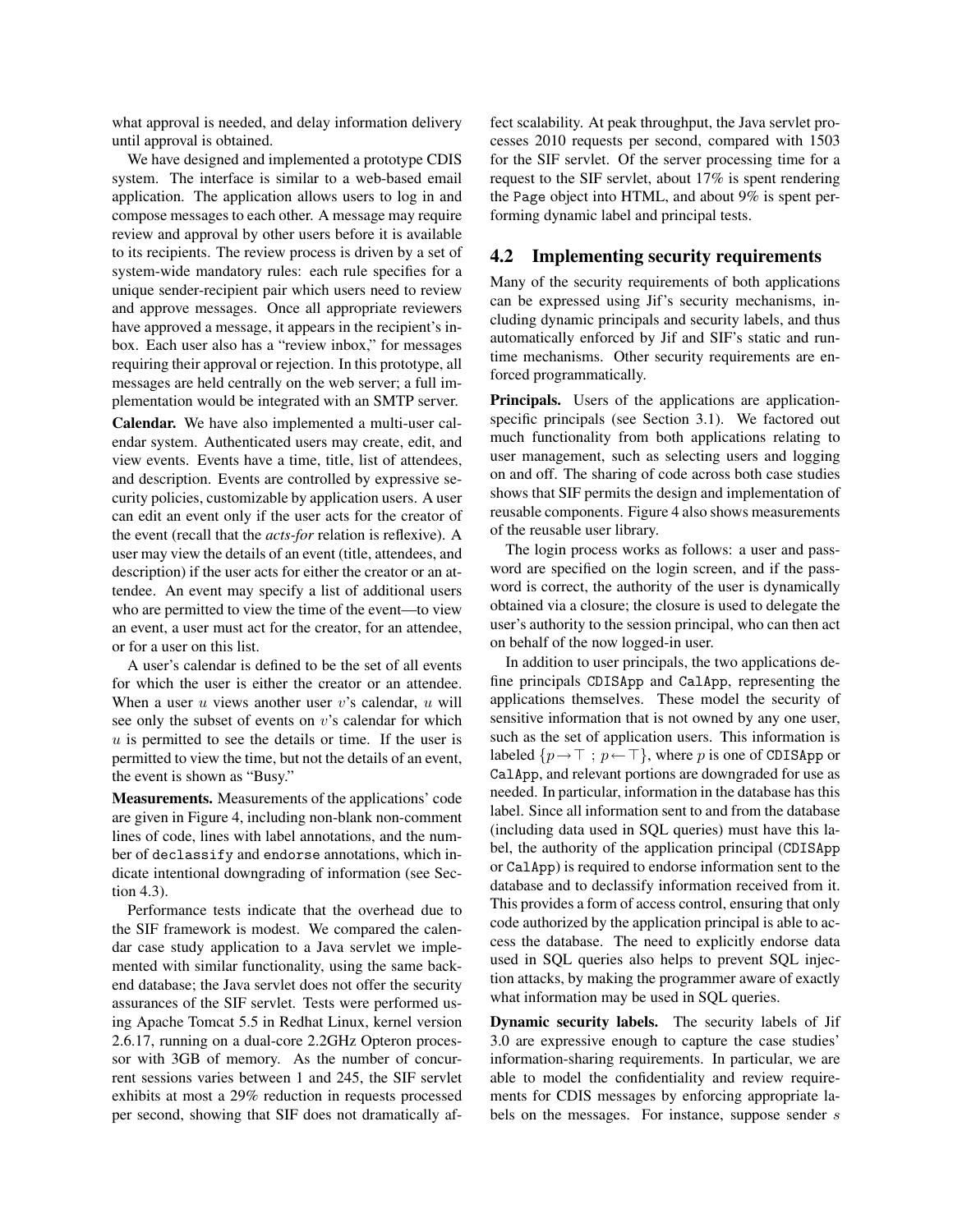|             |       | Annotated | Downgrade   | Functional downgrades |             |             |       |
|-------------|-------|-----------|-------------|-----------------------|-------------|-------------|-------|
|             | Lines | Lines     | Annotations | Access control        | Imprecision | Application | Total |
| <b>CDIS</b> | 325   | 277       | 70          |                       |             |             | 14    |
| Calendar    | 779   | 443       |             |                       |             |             |       |
| User        | 925   | 283       |             |                       |             |             |       |

Figure 4: Summary of case studies.

is sending a message to recipient  $t$ . The confidentiality policy  $s \rightarrow t$  would allow both s and t to read the message. However, before  $t$  is permitted to read the message, it may need to be reviewed. Suppose reviewers  $r_1, r_2, \ldots, r_n$  must review all messages sent from s to t. When s composes the message, it initially has the following confidentiality policy:  $(s \rightarrow t, r_1, \ldots, r_n) \sqcup (r_1 \rightarrow$  $r_1, \ldots, r_n) \sqcup \ldots \sqcup (r_n \rightarrow r_1, \ldots, r_n)$ . In this policy,  $s$  permits  $t$  and all reviewers to read the message, and each reviewer permits all other reviewers to read the message. This label allows the message to be read by each reviewer, but prevents  $t$  from reading it. As each reviewer reviews and approves the message, their authority is used to remove their reader policy from the confidentiality policy using declassify annotations. Eventually the message is declassified to the policy  $s \to t, r_1, \ldots, r_n$ , which permits  $t$  to read it.

The calendar application also enforces user-defined security requirements by labeling information with appropriate dynamic labels. Event details have the confidentiality policy  $c \rightarrow a_1, \ldots, a_n$  enforced on them, where c is the creator of the event and  $a_1, \ldots, a_n$  are the event attendees. The time of an event has confidentiality policy  $c \to a_1, \ldots, a_n \sqcap c \to t_1, \ldots, t_m$ , where  $t_1, \ldots, t_m$ are the users explicitly given permission by  $c$  to view the event time. Event labels ensure that times and details flow only to users permitted to see them; run-time label tests are used to determine which events a user can see.

#### 4.3 Downgrading

Jif prevents the unintentional downgrading of information. However, most applications that handle sensitive information, including the case study applications, need to downgrade information as part of their functionality. Jif provides a mechanism for deliberate downgrading of information: *selective declassification* [22, 26] is a form of access control, requiring the authorization of the owners of all policies weakened or removed by a downgrade. Authorization can be acquired statically if the owner of a policy is known at compile time; or authorization can be acquired at run time through a closure (see Section 3).

Jif 3.0 programs must also satisfy typing rules to enforce *robust declassification* [40, 23, 5]. In the context of Jif, robustness ensures that no principal  $p$  (including attackers) is able to influence either *what* information is released to p (a *laundering attack*), or *whether* to release information to p. For a web application, robustness implies that users are unable to cause the incorrect release of information. Selective declassification and robust declassification are orthogonal, providing different guarantees regarding the downgrading of information.

In Jif programs, downgrading is marked by explicit program annotations. A declassify annotation allows confidentiality to be downgraded, whereas an endorse annotation downgrades integrity.

Downgrading annotations are typically clustered together in code, with several annotations needed to accomplish a single "functional downgrade." For example, declassifying a data structure requires declassification of each field of the structure [2]. The two applications had a combined total of 39 functional downgrades, with an average of 4.6 annotations per functional downgrade.

Figure 4 shows a more detailed breakdown of the use of downgrading in each case study. (Details of each downgrade appear in Appendix A.) We found that downgrading could be divided into three broad categories: access control, imprecision, and application requirements.

The first category is downgrades associated with discretionary access control. Discretionary access control is used as a mechanism to mediate information release between different application components; any information release requires explicit downgrading. For example, in the calendar application, the set of all events has the label  $\{CalApp \rightarrow \top; CalApp \leftarrow \top\};$  thus, downgrading is required both to extract events to display to the user, and to update events edited by the user; the authority of CalApp is required for these downgrades, and thus the downgrades serve as a form of discretionary access control to the event set. The choice of the label  ${CalApp \rightarrow \top ; CalApp \leftarrow \top}$  for the event set necessitates these downgrades; using other labels may result in fewer downgrades, but without the benefits of this discretionary access control.

Imprecision is another reason for downgrading: sometimes the programmer can reason more precisely than the compiler about security labels and information flows. For example, suppose a method is always called with a non-null argument: Jif 3.0 has no ability to express this precondition, and conservatively assumes that accessing the argument may result in a NullPointerException. Since the exception may reveal information, a spurious information flow is introduced, which may require explicit downgrading later. Few downgrades fall into this category, giving confidence that Jif 3.0 is sufficiently ex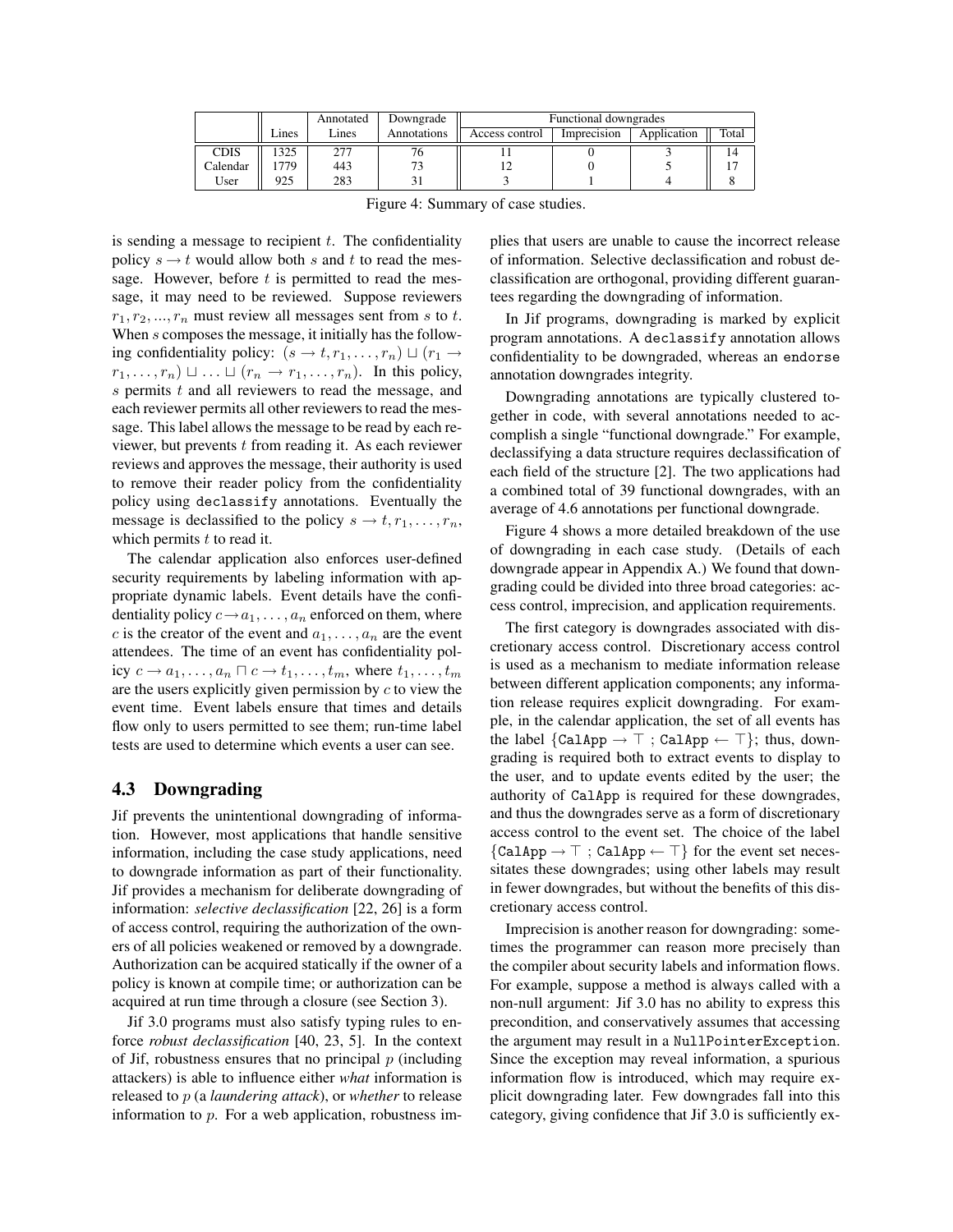pressive. Some imprecision could be removed entirely by extending the compiler to accept and reason about additional annotations, as in JML [17].

Security requirements of the application provide the third category of downgrade reasons. These downgrades are inherent in the application, and cannot and should not be avoided. For example, in the calendar application, when users are added to the list of event attendees, more users are able to see the details of the event, an information release that requires explicit downgrading.

# 4.4 Programming with information flow

During the case studies' development, we obtained several insights into the design and implementation of applications with information flow control.

Abstractions and information flow. Information flow analysis tends to reveal details of computations occurring behind encapsulation boundaries, making it important to design abstractions carefully. Unless sufficient care is taken during design, abstractions will need to be modified during implementation. For example, we sometimes needed to change a method's signature several times, both while implementing the method body (and discovering flows we hadn't considered during design), and while calling the method in various contexts (as method invocation may reveal information to the callee, which we hadn't considered when designing the signature).

Coding idioms. We found that certain coding idioms simplified reasoning about information flow, by putting code in a form that either allowed the programmer to better understand it, or allowed Jif's type system to reason more precisely about it. As a simple example, consider the following (almost) equivalent code-snippets for assigning the result of method call  $\circ$ .m() to x, followed by an assignment to y:

- 1.  $x = o.m()$ ;  $y = 42$ ;
- 2. if (o != null) {  $x = o.m()$ ; }  $y = 42$ ;

The first snippet throws a NullPointerException if o is null, and thus information about the value of o flows to x, and also to y (since the assignment to y is executed only in the absence of an exception). The information flow to y is subtle, and a common trap for new Jif programmers. In the second snippet, no exception can be thrown (the compiler detects this with a data-flow analysis), and so information about o does not flow to y. This snippet avoids the subtle implicit flow to y. More generally, making implicit information flow explicit simplifies reasoning about information flow.

Declarative security policies. Many of the case studies' security requirements were expressed using Jif labels. SIF and the Jif compiler ensure that these labels (and thus the security requirements) are enforced end-toend. In general, Jif's declarative security policies can relieve the programmer of enforcing security requirements programmatically, and give greater assurance that the requirements are met. This argues for even greater expressiveness in security policies, to allow more application security requirements to be captured, and to verify that programs enforce these requirements.

#### 5 Related work

The most closely related work is Li and Zdancewic's [18], which proposes a security-typed PHP-like scripting language to address information-flow control in web applications. Their system has not been implemented. It assumes a strongly-typed database interface, and, like SIF, ensures that applications respect the confidentiality and integrity policies on data sent to and from the database. Their security policies can express *what* information may be downgraded; in contrast, the decentralized label model used in Jif specifies *who* needs to authorize downgrading. In a multi-user web application with mutually distrusting users, the concept of *who* a session or process is executing on behalf of is crucial to security. We believe that practical information-flow control will ultimately need to specify multiple aspects of downgrading [29]; extending the decentralized label model to reason about other downgrading aspects is ongoing work.

Huang et al. [14], Xie and Aiken [37], and Jovanovic et al. [15] all present frameworks for statically analyzing information flow in PHP web applications. Xie and Aiken, and Jovanovic et al. track information integrity using a dataflow analysis, while Huang et al. extend PHP's type system with type state. Livshits and Lam [19] use a precise static analysis to detect vulnerabilities in Java web applications. Each of these frameworks has found previously unknown bugs in web applications. Xu et al. [38], Halfond and Orso [11] and Nguyen-Tuong et al. [25] use dynamic information-flow control to prevent attacks in web applications. All of these approaches use a simple notion of integrity: information is either *tainted* or *untainted*. While this suffices to detect and prevent certain web application vulnerabilities, such as SQL injection, it is insufficient for modeling more complex, application-level integrity requirements that arise in applications with multiple mutually distrusting principals. Also, they do not address confidentiality information flows, and thus do not control the release of sensitive server-side information to web clients.

Xu et al. [39] propose a framework for analyzing and dynamically enforcing client privacy requirements in web services. They focus on web service composition, assuming that individual services correctly enforce policies. Their policies do not appear suitable for reasoning about the security of mutually distrusting users. Otherwise, this work is complementary, as we provide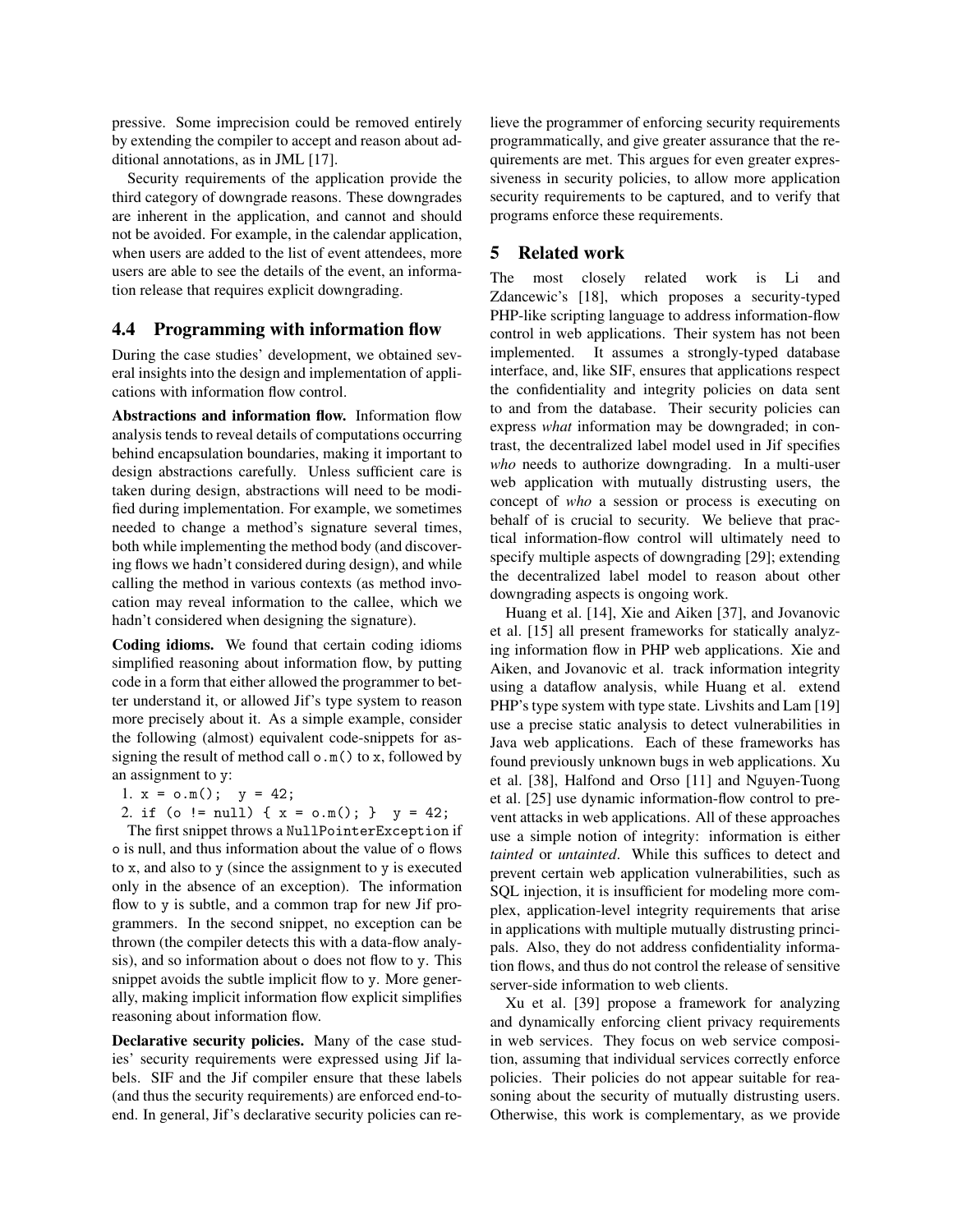assurance that web applications enforce security policies.

While there has been much recent work on languagebased information flow (see [28, 29] for recent surveys), comparatively little has focused on creating real systems with information flow security, or on languages and techniques to enable this. No prior work has built real applications that enforce both confidentiality and integrity policies while dealing securely with their interactions.

The most realistic prior application experience is that of Hicks et al. [13], who use an earlier version of Jif to implement a secure CDIS email client, JPmail. Although there are similarities between JPmail and the CDIS mail application described here, SIF is a more convincing demonstration of information flow control in three ways. First, SIF is a reusable application framework, not just a single application. Second, SIF applications enforce integrity, not just confidentiality, and they ensure that declassification is robust [5]. Third, SIF applications can dynamically extend the space of principals and labels and define their own authentication mechanisms; JPmail relies on mechanisms for principal management and authentication that lie outside the scope of the application.

Askarov and Sabelfeld [2] use Jif to implement cryptographic protocols for mental poker. They identify several useful idioms for (and difficulties with) writing Jif code; recent extensions to Jif should assuage many of the difficulties.

Praxis High Integrity System's language SPARK [4] is based on a subset of Ada, and adds information-flow analysis. SPARK checks simple dependencies within procedures. FlowCaml [27] extends the functional language OCaml with information-flow security types. Like SPARK, it does not support features needed for real applications: downgrading, dynamic labels, and dynamic and application-defined principals.

Asbestos [9], Histar [41], and SELinux [20] are operating systems that track information flow for confidentiality and integrity. To varying degrees, they provide flexible security labels and application-defined principals. However, these systems are coarse-grained, tracking information flow only between processes. Information flow is controlled only dynamically, which is imprecise, and creates additional information flows from runtime label checking. By contrast, Jif checks information flow mostly statically, at the granularity of program variables, providing increased precision and greater assurance that a program is secure prior to deployment. Asbestos has a web server that allows web applications to isolate users' data from one another, using one process per user. All downgrades are performed by trusted processes. Unlike Jif, this granularity of information flow tracking does not permit different security policies for different data owned by a single user.

Tse and Zdancewic [35] present a monadic type sys-

tem for reasoning about dynamic principals, and certificates for authority delegation and downgrading. Jif 3.0's dependent type system for dynamic labels and principals allows similar reasoning. Tse and Zdancewic assume that certificates are contained in the external environment, and do not provide a mechanism to dynamically create them. Closures in Jif 3.0 can be dynamically authorized, and may perform arbitrary computation, whereas Tse and Zdancewic's certificates permit only authority delegation and downgrading.

Swamy et al. [32] consider dynamic policy updates, and introduce a transactional mechanism to prevent *unintentional transitive flows* that may arise from policy updates. In Jif, policies are updated dynamically by adding and removing principal delegations, and unintentional transitive flows may occur. Their techniques are complementary to our work, and should be applicable to Jif to stop these flows.

### 6 Conclusion

We have designed and implemented Servlet Information Flow (SIF), a novel framework for building highassurance web applications. Extending the Java Servlet framework, SIF addresses trust issues in web applications, moving trust out of web applications and into SIF and the Jif compiler.

SIF web applications are written entirely in the Jif 3.0 programming language. At compile time, applications are checked to see if they respect the confidentiality and integrity of information held on the server: confidential information is not released inappropriately to clients, and low-integrity information from clients is not used in high-integrity contexts. SIF tracks information flow both within the handling of a single request, and over multiple requests—it closes the loop of information flow between client and server.

Jif 3.0 extends Jif in several ways to make web applications possible. It adds sophisticated dynamic mechanisms for access control, authentication, delegation, and principal management, and shows how to integrate these features securely with language-based, largely static, information-flow control.

We have used SIF to implement two applications with interesting information security requirements. These web applications are among the first to statically enforce strong and expressive confidentiality and integrity policies. Many of the applications' security requirements were expressible as security labels, and are thus enforced by the Jif 3.0 compiler.

As language-based information-flow control becomes more mature, and information-flow tools become more useful and robust, we expect the task of writing and understanding programs with information-flow control to become easier. This work makes an important step to-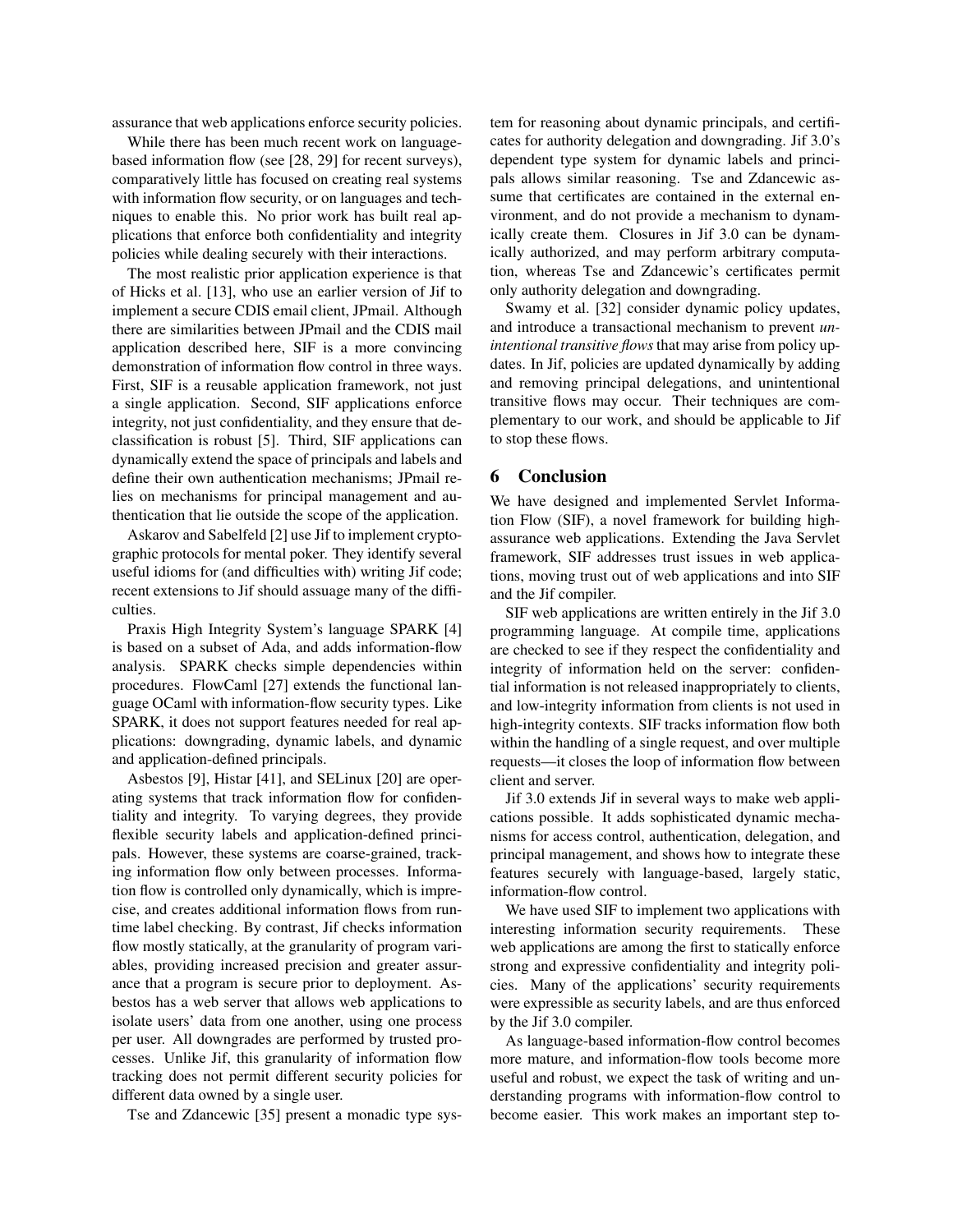wards wider use of information-flow control by providing a framework in which useful applications can be designed, implemented, and deployed. The Jif 3.0 compiler and run-time system and the SIF framework are all publicly available.

#### Acknowledgments

We thank Nate Nystrom, Lantian Zheng, Xin Qi, and Jed Liu for useful suggestions. The research was supported in part by NSF awards 0430161 and 0627649 and by an Alfred P. Sloan Research Fellowship, and in part by TRUST (The Team for Research in Ubiquitous Secure Technology) and AF-TRUST (Air Force Team for Research in Ubiquitous Secure Technology for GIG/NCES), which receive support from the NSF (award 0424422) and from AFOSR (FA9550-06- 1-0244), Cisco, British Telecom, ESCHER, HP, IBM, iCAST, Intel, Microsoft, ORNL, Pirelli, Qualcomm, Sun, Symantec, Telecom Italia and United Technologies.

#### References

- [1] Johan Agat. Transforming out timing leaks. In *Proc. 27th ACM Symp. on Principles of Programming Languages (POPL)*, January 2000.
- [2] Aslan Askarov and Andrei Sabelfeld. Security-typed languages for implementation of cryptographic protocols: A case study. In *Proc. 10th European Symposium on Research in Computer Security (ESORICS)*, September 2005.
- [3] Godmar Back, Wilson C. Hsieh, and Jay Lepreau. Processes in KaffeOS: Isolation, resource management, and sharing in Java. In *Proc. 4th Symposium on Operating Systems Design and Implementation*. USENIX, October 2000.
- [4] John Barnes. *High Integrity Software: The SPARK Approach to Safety and Security*. Addison Wesley, April 2003.
- [5] Stephen Chong and Andrew C. Myers. Decentralized robustness. In *Proc. 19th IEEE Computer Security Foundations Workshop*, July 2006.
- [6] Lap chung Lam and Tzi cker Chiueh. A general dynamic information flow tracking framework for security applications. In *Proc. 22st Annual Computer Security Applications Conference (ACSAC 2006)*, December 2006.
- [7] Danny Coward and Yutaka Yoshida. Java servlet specification, version 2.4, November 2003. JSR-000154.
- [8] Dorothy E. Denning and Peter J. Denning. Certification of programs for secure information flow. *Comm. of the ACM*, 20(7), July 1977.
- [9] Petros Efstathopoulos, Maxwell Krohn, Steve VanDeBogart, Cliff Frey, David Ziegler, Eddie Kohler, David Mazieres, Frans ` Kaashoek, and Robert Morris. Labels and event processes in the Asbestos operating system. In *Proc. 20th ACM Symp. on Operating System Principles (SOSP)*, October 2005.
- [10] T. Garfinkel, B. Bfaff, J. Chow, M. Rosenblum, and D. Boneh. Terra: A virtual machine based platform for trusted computing. In *Proc. 19th ACM Symp. on Operating System Principles (SOSP)*, 2003.
- [11] W. Halfond and A. Orso. AMNESIA: Analysis and monitoring for neutralizing SQL-injection attacks. In *Proc. International Conference on Automated Software Engineering (ASE'05)*, pages 174–183, November 2005.
- [12] Chris Hawblitzel, Chi-Chao Chang, Grzegorz Czajkowski, Deyu Hu, and Thorsten von Eicken. Implementing multiple protection domains in Java. In *Proc. 1998 USENIX Annual Technical Conference*, June 1998.
- [13] Boniface Hicks, Kiyan Ahmadizadeh, and Patrick McDaniel. Understanding practical application development in security-typed languages. In *22nd Annual Computer Security Applications Conference (ACSAC)*, Miami, Fl, December 2006.
- [14] Yao-Wen Huang, Fang Yu, Christian Hang, Chung-Hung Tsai, Der-Tsai Lee, and Sy-Yen Kuo. Securing web application code by static analysis and runtime protection. In *Proc. 13th International Conference on World Wide Web*. ACM Press, 2004.
- [15] N. Jovanovic, C. Kruegel, and E. Kirda. Pixy: A static analysis tool for detecting web application vulnerabilities. In *Proc. IEEE Symposium on Security and Privacy*, May 2006.
- [16] Butler Lampson, Martín Abadi, Michael Burrows, and Edward Wobber. Authentication in distributed systems: Theory and practice. In *Proc. 13th ACM Symp. on Operating System Principles (SOSP)*, October 1991. *Operating System Review*, 253(5).
- [17] Gary T. Leavens, K. Rustan M. Leino, Erik Poll, Clyde Ruby, and Bart Jacobs. JML: notations and tools supporting detailed design in Java. In *OOPSLA 2000 Companion*, pages 105–106, Minneapolis, Minnesota, 2000.
- [18] Peng Li and Steve Zdancewic. Practical information-flow control in web-based information systems. In *Proc. 18th IEEE Computer Security Foundations Workshop*, 2005.
- [19] V. Livshits and M. Lam. Finding security vulnerabilities in Java applications with static analysis. In *Proc. 14th USENIX Security Symposium (USENIX'05)*, pages 271–286, August 2005.
- [20] Peter Loscocco and Stephen Smalley. Integrating flexible support for security policies into the Linux operating system. In *Proc. FREENIX Track: 2001 USENIX Annual Technical Conference*, 2001.
- [21] Andrew C. Myers. JFlow: Practical mostly-static information flow control. In *Proc. 26th ACM Symp. on Principles of Programming Languages (POPL)*, January 1999.
- [22] Andrew C. Myers and Barbara Liskov. Protecting privacy using the decentralized label model. *ACM Transactions on Software Engineering and Methodology*, 9(4), October 2000.
- [23] Andrew C. Myers, Andrei Sabelfeld, and Steve Zdancewic. Enforcing robust declassification. In *Proc. 17th IEEE Computer Security Foundations Workshop*, June 2004.
- [24] Andrew C. Myers, Lantian Zheng, Steve Zdancewic, Stephen Chong, and Nathaniel Nystrom. Jif: Java information flow. Software release, at http://www.cs.cornell.edu/jif, July 2001–.
- [25] A. Nguyen-Tuong, S. Guarneri, D. Greene, and D. Evans. Automatically hardening web applications using precise tainting. In *Proc. 20th International Information Security Conference*, pages 372–382, May 2005.
- [26] François Pottier and Sylvain Conchon. Information flow inference for free. In *Proc. 5nd ACM SIGPLAN International Conference on Functional Programming (ICFP)*, 2000.
- [27] François Pottier and Vincent Simonet. Information flow inference for ML. In *Proc. 29th ACM Symp. on Principles of Programming Languages (POPL)*, 2002.
- [28] Andrei Sabelfeld and Andrew C. Myers. Language-based information-flow security. *IEEE Journal on Selected Areas in Communications*, 21(1), January 2003.
- [29] Andrei Sabelfeld and David Sands. Dimensions and principles of declassification. In *Proc. 18th IEEE Computer Security Foundations Workshop*, June 2005.
- [30] Arvind Seshadri, Mark Luk, Elaine Shi, Adrian Perrig, Leendert van Doorn, and Pradeep Khosla. Pioneer: Verifying integrity and guaranteeing execution of code on legacy platforms. In *Proc. 20th ACM Symp. on Operating System Principles (SOSP)*, pages 1–15, October 2005.
- [31] Geoffrey Smith. A new type system for secure information flow. In *Proc. 14th IEEE Computer Security Foundations Workshop*. IEEE Computer Society Press, June 2001.
- [32] Nikhil Swamy, Michael Hicks, Stephen Tse, and Steve Zdancewic. Managing policy updates in security-typed languages. In *Proc. 19th IEEE Computer Security Foundations Workshop*, pages 202–216, July 2006.
- [33] Symantec internet security threat report, volume IX. Symantec Corporation, March 2006.
- [34] Trusted Computing Group. *TCG TPM Specification Version 1.2*